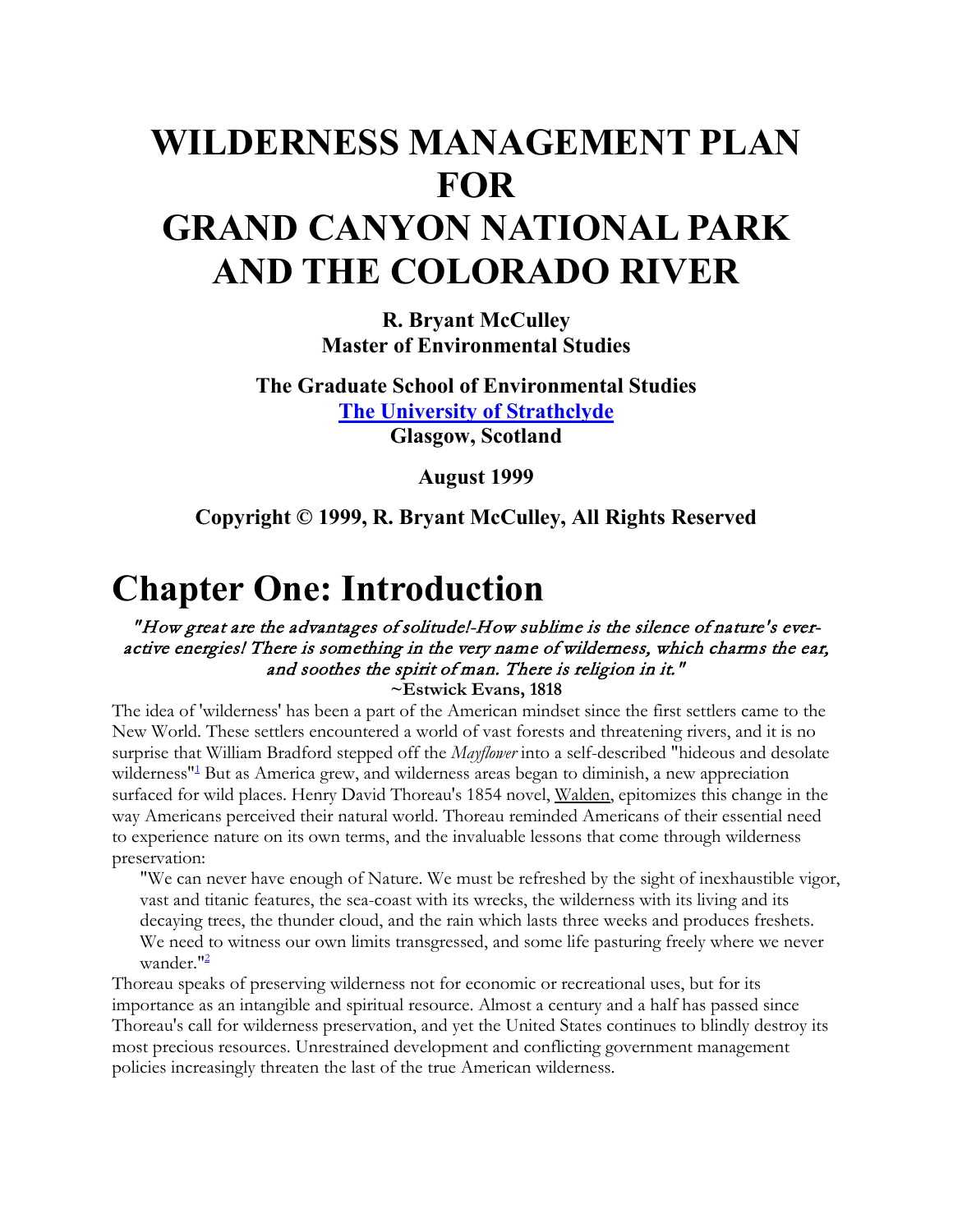Grand Canyon National Park (GCNP)<sup>3</sup>, perhaps the greatest of America's wild places, is slowly losing its battle against these threats. Congress established GCNP in 1919 to protect its natural beauty, and to provide a park for the "benefit and enjoyment of the people."4 Today GCNP receives close to five million visitors each year - a far cry from the annual visitation of 44,173, which the park first received in 1919.<sup>5</sup> Grand Canyon became a national park in order to give it the best protection the federal government can provide. However, the reality is that the Grand Canyon is not receiving adequate wilderness protection in accordance with federal law. As a result, the Grand Canyon is losing the wilderness qualities for which it was initially protected.

In order to examine the health of the Grand Canyon, one must first look to its sculptor: the Colorado River. The Colorado River flows 255 miles through the Grand Canyon, creating one of the world's greatest multi-day wilderness river experiences. Since Major John Wesley Powell's first Grand Canyon river trip in 1869, Americans have come to the Grand Canyon to test their skills and experience its profound solitude. Unfortunately, a true wilderness experience is no longer available on America's greatest river. A conflicting history of management by the National Park Service (NPS) has allowed commercial river outfitters to grow beyond their legal means. Motorized rafts and helicopter exchanges now dominate the river's natural quiet, and private boater's must wait 26 years to reach the put-in of this majestic run.

The NPS is now confronting these problems through the creation of a *Draft Wilderness Management Plan* (DWMP) for the Colorado River and the wilderness areas of GCNP. This paper will argue that the backcountry, including the Colorado River, of Grand Canyon National Park should receive full Federal Wilderness designation under the guidelines set forth in the Wilderness and Organic Acts. In particular, this paper will concentrate on the major issues effecting the wilderness experience on the Colorado River. Chapter Two introduces the relevant legislation and NPS policies which govern GCNP. Chapter Three traces the confused management history of GCNP in order to draw out the current problems that are degrading the wilderness river experience. These issues are further analyzed in Chapter Five, which relies upon personal interviews to strike to the heart of the wilderness debate. Chapter Six concludes the essay, making specific recommendations to preserve the wilderness of Grand Canyon.

#### **Footnotes**

- 1. Bradford, William. (1952) *Of Plymouth Plantation*, 1620-1647, p. 62.
- 2. Thoreau, Henry David. (1960) *Walden and Civil Disobedience*, p. 217
- 3. See Appendix I for a list of common abbreviations used in this paper.
- 4. 40 Stat 1175
- 5. GCNP Home Page:<http://www.thecanyon.com/nps/>

# **Chapter Two: The Relevant Legislation**

" If future generations are to remember us with gratitude rather than contempt we must leave them more than the miracles of technology. We must leave them a glimpse of the world as it was in the beginning, not just after we got through with it." **~President Lyndon Johnson, signing the 1964 Wilderness Act**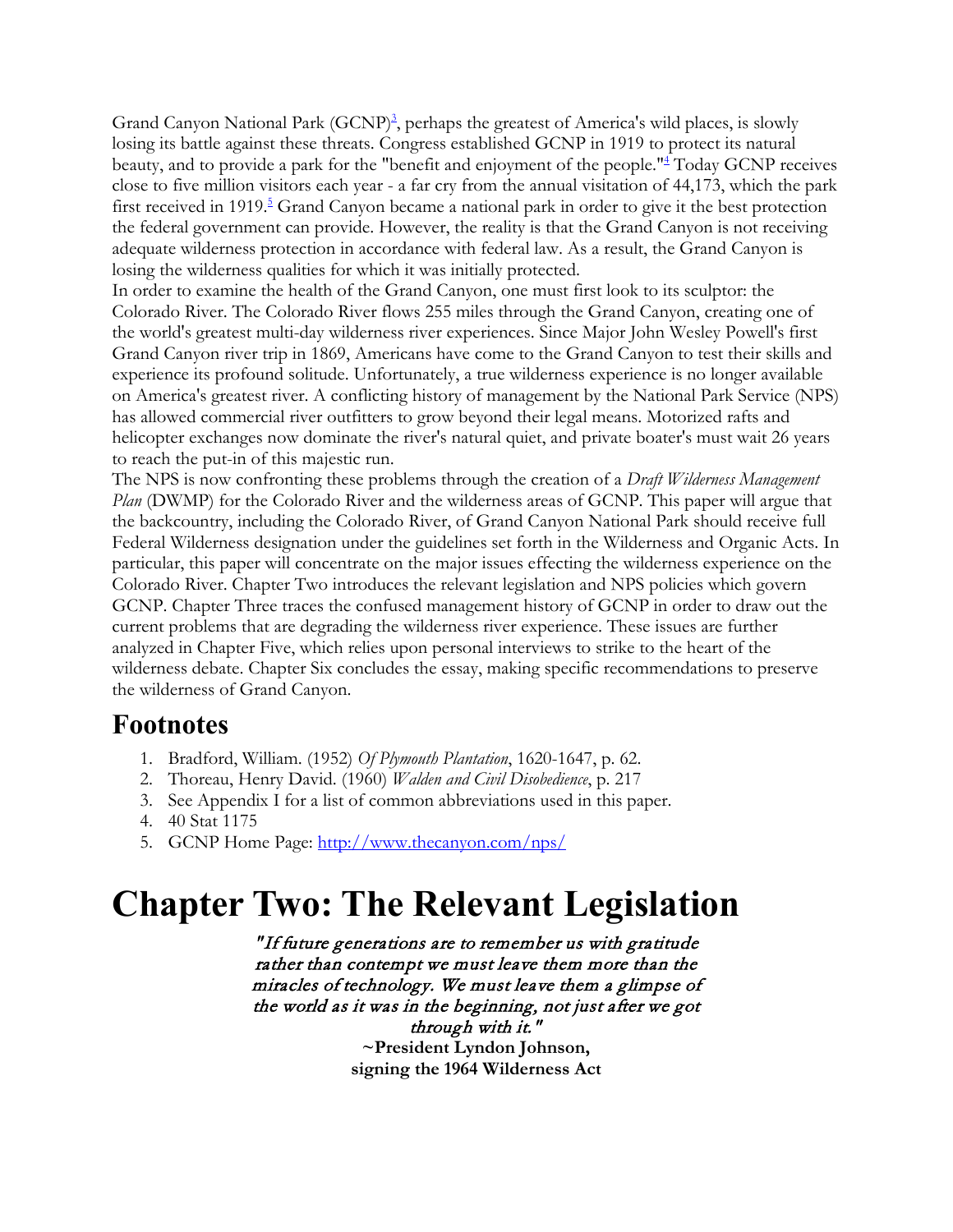## **Introduction**

This chapter examines the statutory framework for Grand Canyon National Park (GCNP). To understand the management of GCNP, one must also examine the National Park Service (NPS) and its role within the Department of the Interior (DOI). The following pieces of legislation directly effect both the formation and the current management of GCNP. As the wilderness debate continues to fester, these federal statutes are critical in determining the legal basis for management of GCNP and the Colorado River.

### **General Statutes**

#### **The Organic Act**

The 1916 National Park Service Organic Act created the National Park Service within the Department of the Interior. The NPS was established to:

promote and regulate the use of the Federal areas known as national parks, monuments, and reservations hereinafter specified, ...by such means and measures as conform to the[r] purpose...to conserve the scenery and the natural and historic objects and the wildlife therein and to provide for the enjoyment of the same in such a manner and by such means as will leave them unimpaired for the enjoyment of future generations. $6$ 

This mission statement provides an eloquent goal for the National Park Service, and has been the guiding principle in the management of national parks. The Organic Act demands that the NPS "conserve" national parks in a manner that leaves them "unimpaired for the enjoyment of future generations". In short, the Park Service is given the extremely difficult task of providing public access while continuing to preserve natural resources. By 1970 the Park Service was struggling to manage a Park system that included a variety of designated lands including historical parks, national parks, scenic rivers, and recreation areas. Each of these designations involves a specific piece of enabling legislation that includes separate management provisions and criteria for each unit. Some units' enabling legislation, including the Grand Canyon National Park Establishment Act<sup>7</sup>, included special provisions that permitted consumptive activities such as mineral exploration and development<sup>8</sup>. Since the Park Service was bound to manage units in accordance with both their enabling legislation and the Organic Act, conflicts arose between conservation and proscriptive uses. In 1970, and again in 1978, Congress amended the Organic Act to clarify its role in determining management policy. The 1970 amendment is commonly referred to as the "single system" amendment and reiterates the ultimate role of the Organic Act in determining a general policy of management for the entire Park system<sup>2</sup>. The 1978 amendment further strengthened the ability of the Secretary of the Interior to protect park resources:

The authorization of activities shall be construed and the protection, management, and administration of these areas shall be conducted in light of the high public value and integrity of the National Park System and shall not be exercised in derogation of the values and purposes for which these various areas have been established, except as may have been or shall be directly and specifically provided for by Congress.<sup>10</sup>

This final amendment to the Organic Act recognizes the importance of Congressional intent for each park as expressed in the enabling legislation, but also allows the Secretary of the Interior great flexibility in management decisions that are not expressly dealt with by Congress.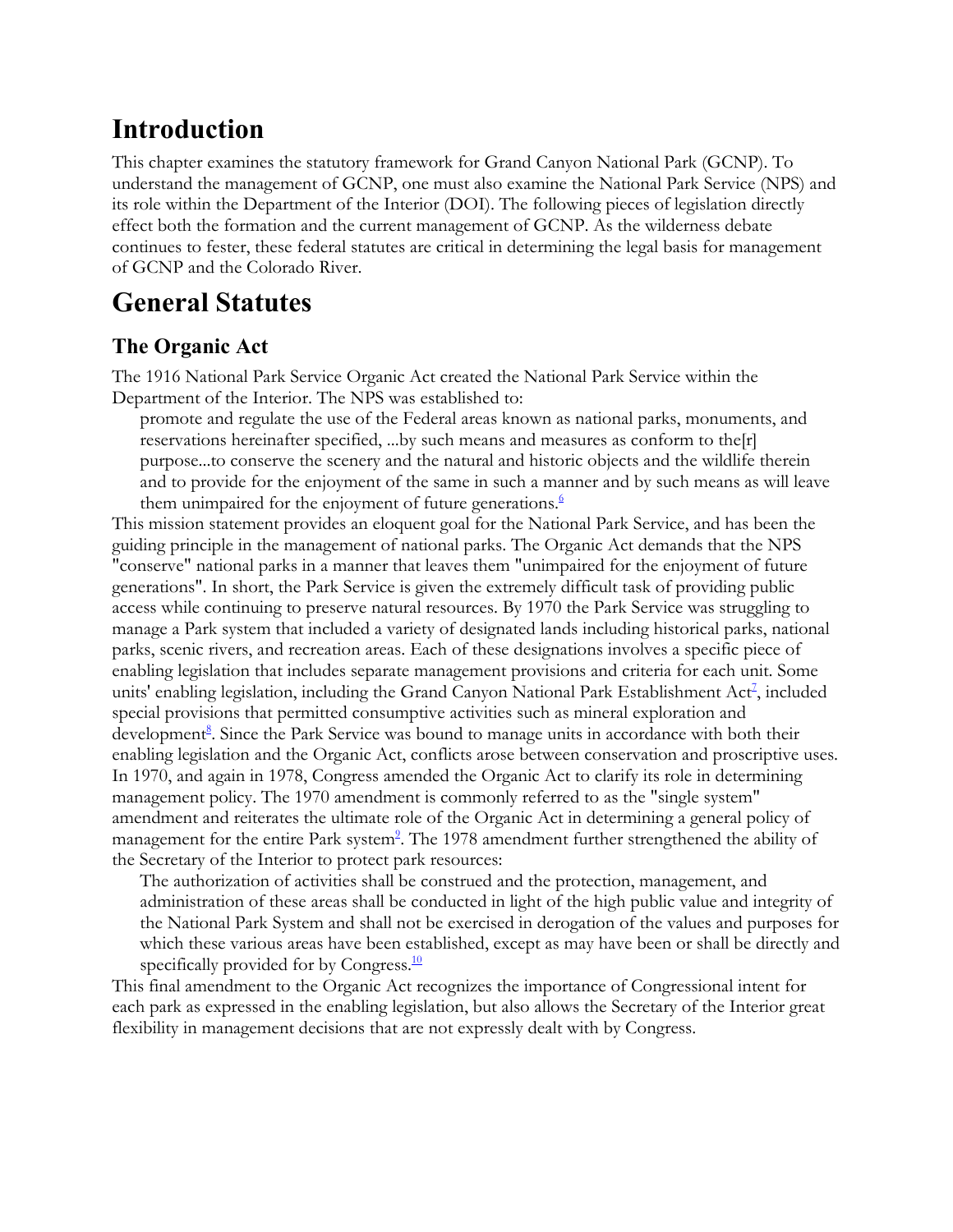#### **The Wilderness Act**

The 1964 Wilderness Act gave Congress the authority to designate public lands "Wilderness" as part of a new National Wilderness Preservation System. The Wilderness Act was established:

In order to assure that an increasing population, accompanied by expanding settlement and growing mechanization, does not occupy and modify, all areas within the United States and its possessions, leaving no lands designated for preservation and protection in their natural condition, it is hereby declared to be the policy of the Congress to secure for the American people of present and future generations the benefits of an enduring resource of wilderness...these shall be administered for the use and enjoyment of the American people in

such manner as will leave them unimpaired for future use and enjoyment as wilderness. $\frac{11}{1}$ This policy statement was shaped by the environmental ethics of American writers like Henry David Thoreau, Aldo Leopold, and John Muir-and marks a drastic change in the American preservation movement. The Wilderness Act expressed an offensive system that supported "the theoretical value of wilderness in the abstract, not on a local economic system".12 This change did not come easy, and Congress spent more time and effort on the wilderness bill than any other measure in American conservation history.13 The result was a unique piece of legislation that included both a philosophical and a legal definition for wilderness:

An area of wilderness...(1) generally appears to have been affected primarily by the forces of nature, with the imprint of man's work substantially unnoticeable; (2) has outstanding opportunities for solitude or a primitive and unconfined type of recreation; (3) has at least five thousand acres of land or is of sufficient size as to make practicable its preservation and use in an unimpaired condition;...<sup>14</sup> It was with this holistic definition that the Secretary of the Interior was instructed to review all roadless areas of at least 5,000 acres in the national park system, and to submit a report to Congress regarding the suitability of these areas for wilderness classification. This review identified GCNP as an area of potential wilderness, and thus the Wilderness Act has played a major role in the management of GCNP for the last thirty-five years. This management history will be analyzed in Chapter Three, but first further attention must be given to legislation that directly effects GCNP.

#### **The National Environmental Policy Act**

The National Environmental Policy Act (NEPA), established in 1969, declared a national policy to: "encourage productive and enjoyable harmony between man and his environment;to promote efforts which will prevent or eliminate damage to the environment and biosphere and stimulate the health and welfare of man; to enrich the understanding of the ecological systems and natural

resources important to the Nation; and to establish a Council on Environmental Quality."15 NEPA creates a federal framework for environmentally responsible decision by demanding that the different branches of government take the environment into consideration before making any policies. The most visible NEPA requirements are Environmental Assessments (EAs) and Environmental Impact Statements (EISs), which assess the environmental impact of proposed policies. GCNP must fully comply with NEPA in all of its management practices. This means that any proposed management plan must include a full EIS that takes into consideration the environmental impact of the proposed action, any adverse environmental effects which cannot be avoided should the proposal be implemented, and possible alternatives to the proposed action (including no action).<sup>16</sup> The Park Service is acutely aware of its statutory duties for responsible decision-making as set forth by NEPA, and GCNP continues to work towards meeting these requirements as the Draft Wilderness Management Plan progresses.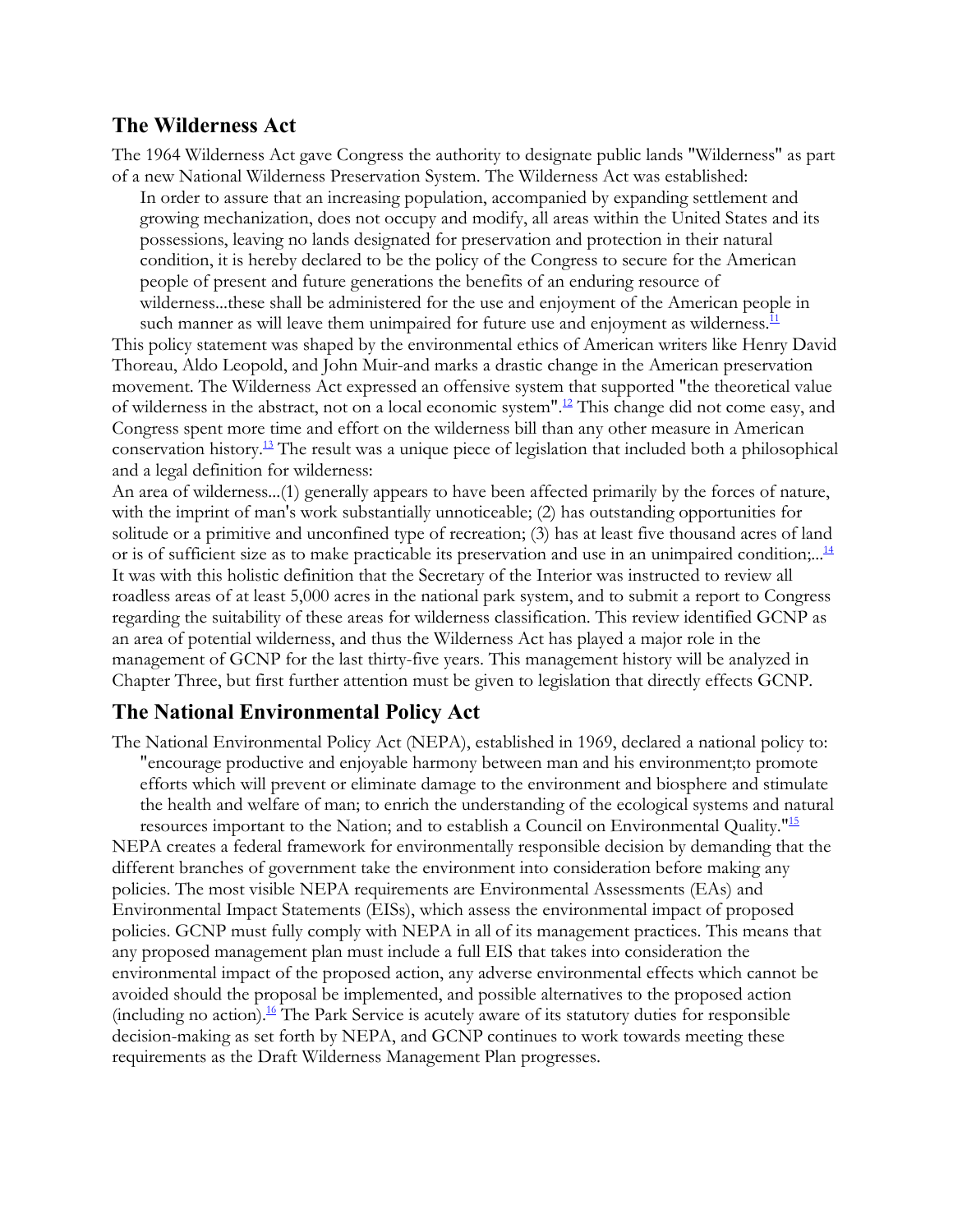# **Enabling and Specific Legislation**

#### **The Grand Canyon National Park Establishment Act**

On February 26, 1919 the Grand Canyon National Park Establishment Act converted Grand Canyon National Monument to Grand Canyon National Park due to its great natural significance. This enabling legislation set forth the boundary of the Park that was established "for the benefit and enjoyment of the people".<sup>17</sup> The Act also directed the competitive bidding for concessions, and permitted mineral exploration and development within the Park. This initial Grand Canyon legislation did not include specific management policies for recreational uses of the Park. However, several acts of Congress have added additional policies to and requirements for managing Grand Canyon's natural resources beyond those embodied in the Organic Act and the Grand Canyon National Park Establishment Act. These statutes are critical for the Department of the Interior because they provide Congressional guidance for the management of the ever-changing demands placed on the Park system.

#### **The Grand Canyon Enlargement Act**

The 1975 Grand Canyon Enlargement Act (GCEA) was passed to recognize the need for the "further protection and interpretation of Grand Canyon in accordance with its true significance."<sup>18</sup> The GCEA combined Marble Canyon and Grand Canyon national monuments with existing Grand Canyon National Park to "further protect the outstanding scenic, natural, and scientific values of the Grand Canyon."<sup>19</sup> Through this legislation Congress established a new emphasis for wilderness in the Grand Canyon by expanding the Park to 1.2 million acres and requiring the Secretary of the Interior to submit within two years a new wilderness recommendation including the enlarged  $GCNP<sup>20</sup>$  The GCEA, like most pieces of environmental legislation, resulted from direct threats to the environment. Congress recognized the harmful effects of grazing rights and aircraft traffic on the Park, and took specific action to remedy these problems. The GCEA allowed for the continuation of grazing rights for either ten years or the life of the leaseholder, and empowered the Secretary of the Interior to control aircraft traffic to protect the Park's natural quiet. $21$ 

#### **The National Parks Overflights Act**

The GCEA strengthened the role of the Secretary of the Interior in managing the airspace of GCNP, but this legislation was not effective in decreasing the aircraft noise in the Park. As a result, Congress passed the 1987 National Parks Overflights Act in direct response to Grand Canyon flights which were "causing a significant adverse effect on the natural quiet and experience of the park and protection of public health and safety from adverse effects associated with aircraft overflights."<sup>22</sup> In 1987, there were close to 50,000 air tours in GCNP: The National Park Overflights Act required the Federal Aviation Administration (FAA) and the NPS to "substantially restore the natural quiet" by creating no-fly zones and other restrictions on these air tours.23 This legislation reinforces the commitment of the Wilderness Act to preserve areas offering outstanding areas for solitude, and highlights the importance of protecting the pristine environment of GCNP.

# **National Park Service Regulations**

#### **The 1988 National Park Service Management Policies**

The general statutes governing the park system are quite vague concerning how the NPS is to implement Congressional policies: even Grand Canyon's enabling legislation and subsequent specific statutes are silent on the specific management practices that should be used to protect the Park's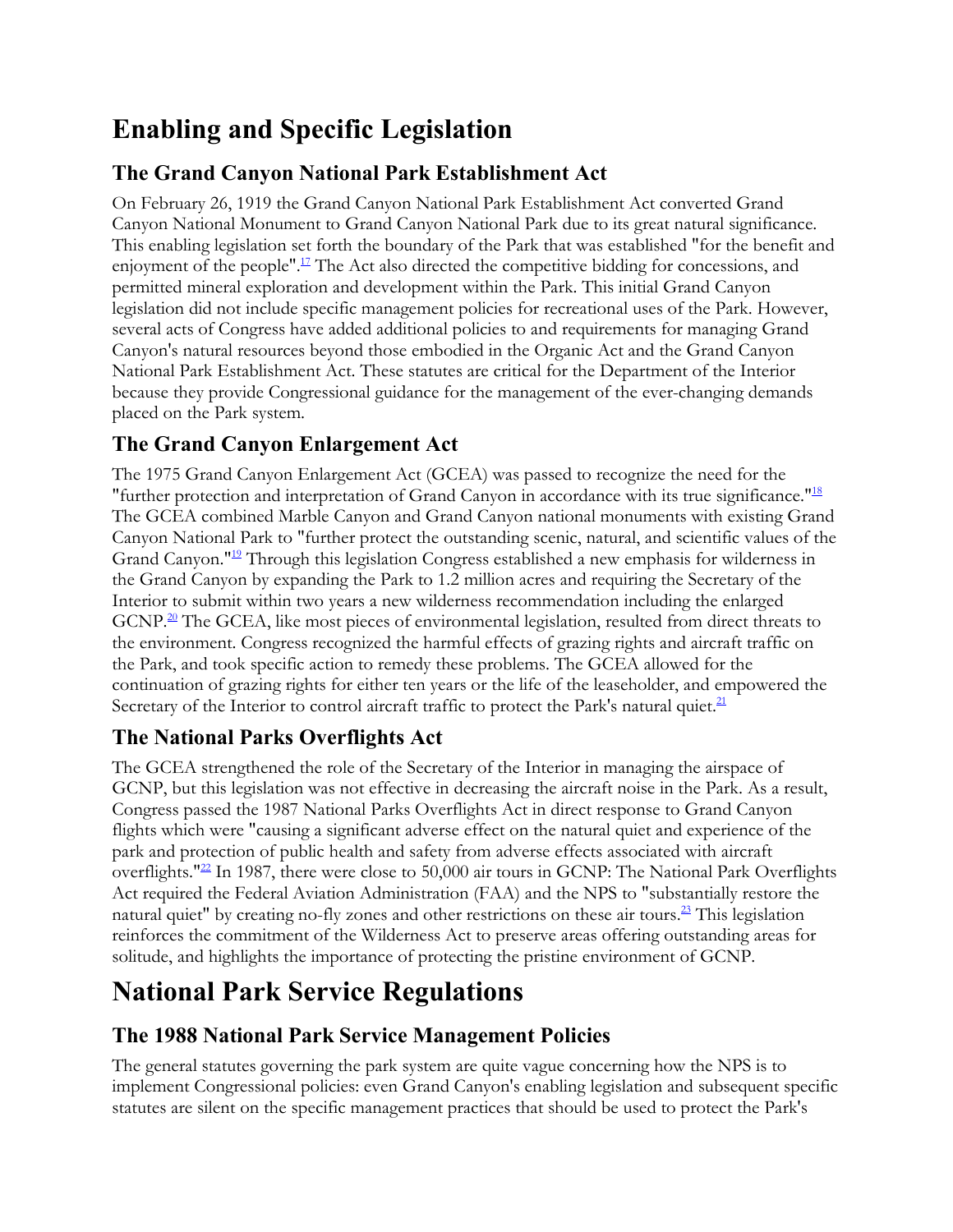resources. Thus, the Park Service is left largely on its own to implement regulations that specify how to properly manage the Park system. This authority stems from the Organic Act which states that "The Secretary of the Interior shall make and publish such rules and regulations as he may deem necessary or proper for the use and management of the parks, monuments, and reservations under jurisdiction of the National Park Service."<sup>24</sup> The primary source of guidance for the NPS is contained in the publication *Management Policies*, last published in 1988. The 1988 Management Policies includes separate chapters on wilderness preservation and management, use of the parks, and concessions management that continue to direct the Park's stance on the major issues effecting GCNP. Chapter Three will analyze the history of these management issues, with particular attention given to wilderness designation and the Colorado River.

#### **Footnotes**

- 6. 16 U.S.C. 1 et seq. (1988)
- 7. 40 Stat 1175
- 8. Mantell, M.A. and P.C. Metzgar.(1990) *Introduction to the National Park Service Organic Act*.
- 9. General Authorities Act, 16 USC 1a-1 (1988)
- 10. This amendment resulted from a suit brought against the NPS for failing to protect resources in Redwood National Park. In *Sierra Club v Department of the Interior, 376 F. Supp. 90 (N.D. Cal. 1974)* the Court ruled that the NPS had not taken appropriate actions to protect Redwood National Park, and as a result the NPS asked Congress for help in taking action. The result was the 1978 amendment to the Organic Act or the Redwood National Park Expansion Act, Sec. 101(b), PL 95-250.
- 11. PL 88-577, 78 Stat 890 as amended; 16 USC 1131(note), Sec 2a
- 12. Nash, Roderick. (1982) *Wilderness and the American Mind*, p. 222.
- 13. From June 1957 until May 1964 there were nine separate hearings on the proposal, and the bill itself was modified and rewritten or resubmitted sixty-six different times (Nash, 222).
- 14. PL 88-577, 78 Stat 890 as amended; 16 USC 1131(note), Sec 2c
- 15. PL 91-190, 42 USC § 4321, Sec. 2
- 16. 42 USC § 4332, Sec. 102c
- 17. 40 Stat 1175
- 18. 16 USC 228A (note), 88 Stat 2089
- 19. 16 USC 228A (note), 88 Stat 2089
- 20. Amendment to the Grand Canyon Enlargement Act, June 10, 1974 (PL 94-31)
- 21. Grazing rights were terminated in 1985 in GCNP. The *1997 GCNP Resource Management Plan*.
- 22. PL 91-100
- 23. PL 91-100
- 24. 16 USC 3

# **Chapter Three: The Problems-A History of Mis-Management**

" It isn't a wilderness trip, it's a carnival-style thrill ride." ~Grand Canyon River Guide Ken Sleight, March 1979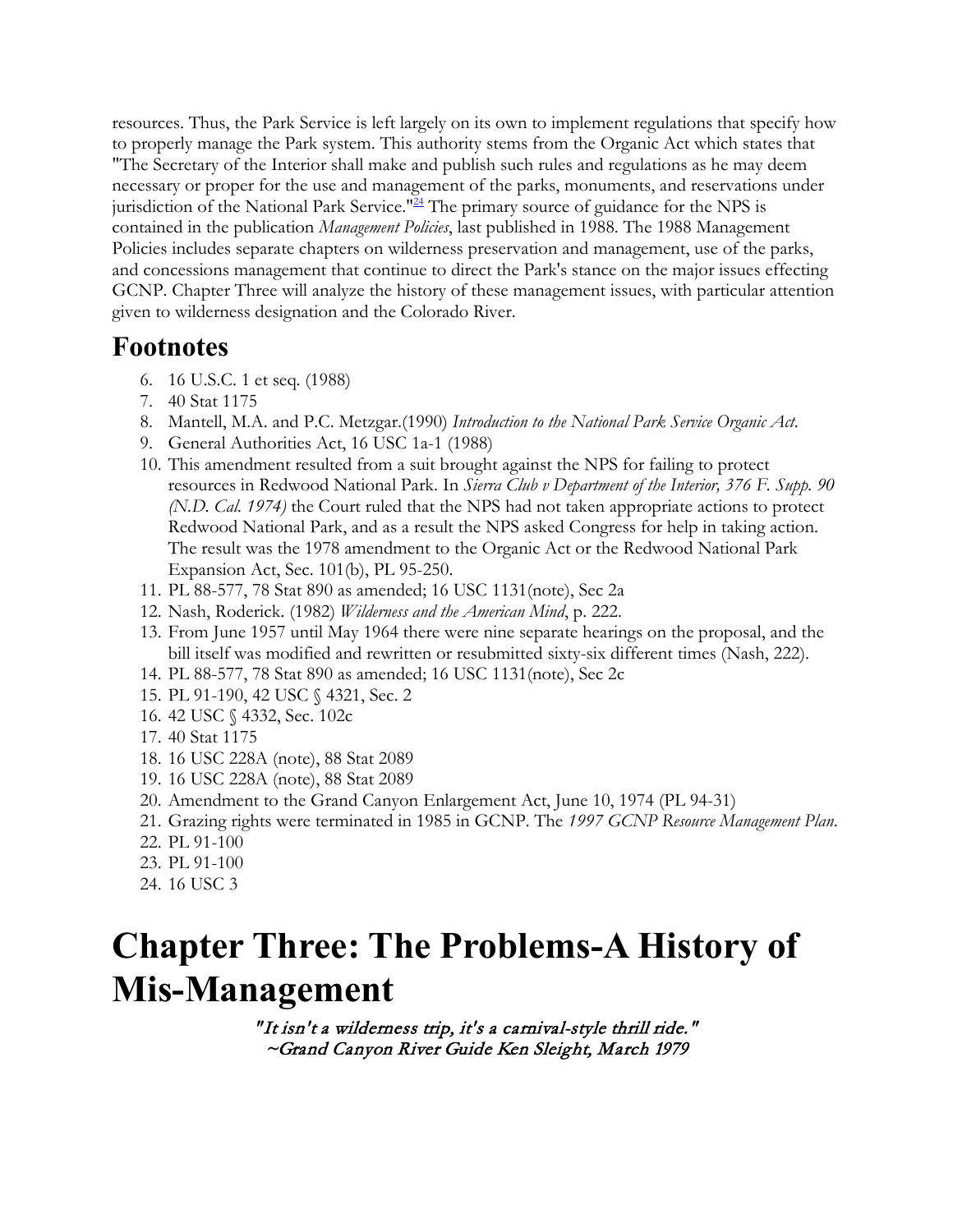# **Introduction**

This Chapter will provide a background to the management issues in GCNP involving the Colorado River and its designation as a wilderness area. This analysis will follow the chronological order of management at GCNP to show how the legislation discussed in Chapter Two has effected the system. The history of GCNP involves a great deal of controversy and political influence, and it is important to understand this past before making policy recommendations for the future.

# **Moving Towards Wilderness 1964-1973**

The 1964 Wilderness Act established every roadless area greater than 5,000 acres within existing NPS units as a wilderness study area. It was not until 1970, however, that GCNP commenced its own wilderness inventory process. Two different draft recommendations, based on public consultation as required by NEPA, were prepared between 1970 and 1973. In the initial 1970 Wilderness Study the NPS found that that "the desired river experience is felt to be a slow float trip in small parties without power. Management direction is to eliminate the motors from the river." $^{25}$ Another *Preliminary Grand Canyon Complex Wilderness Study* was announced in 1971, and additional public consultation took place through May of  $1971$ .<sup>26</sup> During these hearings the Colorado River corridor was recognized to be an important issue, and the Hearing Officer reported that public desire was not being provided by the current management practices of the NPS which allowed the use of motorized rafts within the Park. For this reason the study concluded that: "the plan for the continued use of motors precludes wilderness classification for the river itself."<sup>27</sup> This decision stems from the Wilderness Act which states that motorboats are not permitted in wilderness areas unless they "have already become established" $^{28}$ , and the 1971 NPS policy which states that "where other uses have impaired wilderness values, the national parks and monuments are managed to restore the wilderness character of these areas by removal of adverse uses."<sup>29</sup> Thus, the Colorado River was excluded from the NPS Wilderness recommendation that was forwarded to Congress by President Nixon on September 21, 1972.<sup>30</sup>

During this time of public consultation concerning wilderness in Grand Canyon, the Colorado River was becoming increasingly threatened by exponential increases in visitation. "After the 1972 season when an astonishing 16,432 persons floated through the Grand Canyon, the National Park Service realized it had a problem on its hands as potentially damaging to the wilderness qualities of the place as dams and reservoirs."<sup>31</sup> To confront these problems the NPS adopted a plan to control the use of the river and its adjacent lands. The 1972 Colorado River Management Plan (CRMP) called for the freezing of commercial user days at current levels, $\frac{32}{2}$  and that the "use of motors on these [river] trips will be phased out by 1977, and the river will be proposed for wilderness status."<sup>33</sup> This action removed the basis for prior exclusion of the river from the 1972 NPS Wilderness recommendation, but political realities would prevent this from occurring.

# **The First Wilderness "Threat" 1973-1975**

The 1972 CRMP posed a direct threat to commercial outfitters because it created a finite plan to limit the use of motors in GCNP. The outfitters were vehemently opposed to losing the motors that enabled them to greatly increase their income by using "big-rigs" that take extremely large groups down the river in half the time taken by oar powered rigs. $34$  Therefore, the Park Service's recommendation to phase out motorized watercraft used by 80 percent of river travelers was a direct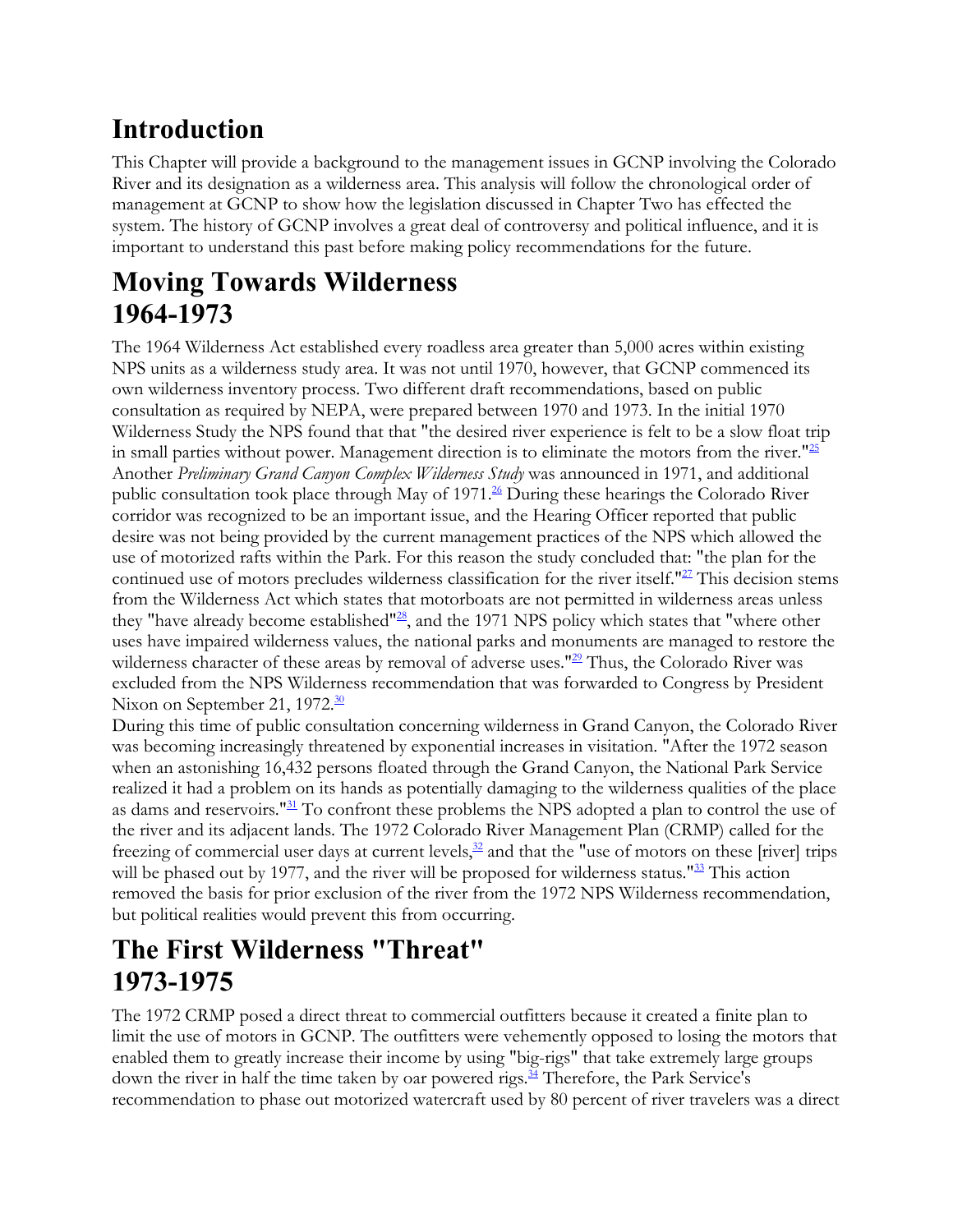threat to the profits of commercial outfitters.<sup>35</sup> The outfitters immediately responded by bringing a suit against the Park Service alleging the decision to eliminate motors was arbitrary and capricious.<sup>36</sup> This suit, which was unsuccessful, was combined with a direct political push by the Utah Congressional delegation that reflected the interests of the commercial river companies. When hearings on Senate bill 1296 that provided for the enlargement of the Grand Canyon commenced on June 20, 1973 both the Interior Secretary and the NPS made requests that the Colorado River be included as an additional 4500 acres of "potential wilderness."37 NPS Director Ronald Walker requested this provision because motorized rafts were scheduled to be phased out of Grand Canyon, and the NPS had "no input" into Senate bill 1296.<sup>38</sup> This recommendation went unanswered in the heated arguments put forth by the Utah delegation. The vocal protests of the Utah delegation proved to be more successful than the outfitter's legal argument in their lawsuit against the NPS: when the Committee Report for S 1296 was filed on September 21, 1973 the wilderness provision had been completely dropped. This political victory had a direct impact on the management policy of the NPS. Just one month after the wilderness provision was dropped in the Senate, NPS Western Regional Director Howard Chapman announced deferment of the decision to eliminate motors, and that the current use and allocation of river permits would be maintained until further studies could be completed.

## **The GCEA: A New Process for Wilderness 1975-1980**

The Grand Canyon Enlargement Act finally became law in 1975. Since the GCEA's wilderness language in bill S 1296 had been dropped by the Committee, an amendment was included that called for the Secretary of the Interior to study all areas suitable for wilderness designation and to submit a report on these areas within two years. $39$  Thus, another process of public consultation began concerning wilderness status for the Grand Canyon. The NPS collected comments from a total of 23 federal agencies, 17 state agencies, 3 Indian tribes, 39 organizations, 24 companies, and 501 individuals.40 These comments revealed that the majority of groups and individuals strongly favored wilderness designation for the Grand Canyon and the Colorado River, including the elimination of motorized rafts.<sup>41</sup> This public consultation process culminated with the 1977 *Final Wilderness Recommendation* calling for the immediate designation of over one million acres within the Grand Canyon, including the Colorado River. This Recommendation was forwarded to Congress where the Legislative Counsel decided to hold this proposal until completion of the current revision of the CRMP.

The GCEA gave new strength to the CRMP, which had lain dormant since the 1973 decision to conduct new studies on the suitability of motors. Another public consultation process began to take comments on the management of the river, and comments were collected from 365 individuals and over 100 organizations. As a result, a *Draft Environmental Statement-Proposed Colorado River Management Plan* was released for public comment in January of 1978. This Plan called for the elimination of motors and additional public comment revealed that 54% of the respondents were in favor of eliminating motorized trips.<sup>42</sup> These comments led to the release of the final Environmental Impact Statement (EIS) in July of 1979. This document called for the phase out of motorized rafts over a five-year period, and concluded that the banning of motors would cause so significant financial impacts on the customer or the outfitters.<sup>43</sup> The 1980 Colorado River Management Plan, including the EIS, was signed on December 20, 1979 by Grand Canyon Park Superintendent Merle Stitt, NPS Western Regional Director Howard Chapman, and NPS Director William J. Whalen. This action should have initiated a five-year plan to phase out motors on the Colorado River.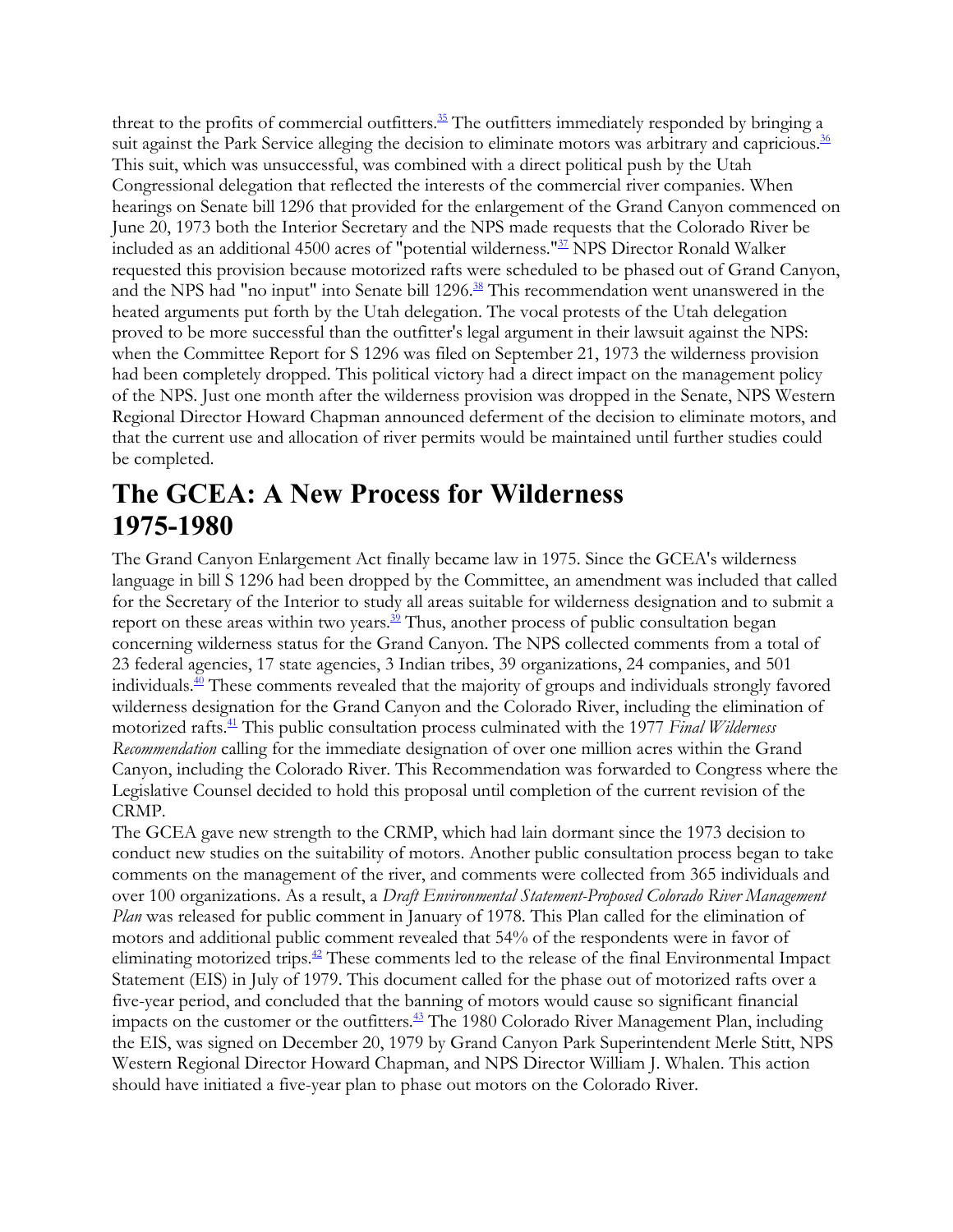### **The Fight for Motors: A Lesson in Politics**

The release of the 1980 CRMP prompted a firestorm of action by the outfitters and their political supporters in Congress. The outfitters reorganized themselves into the Professional River Outfitters Association (PROA) to promote a unified political voice for the river concessionaires. The PROA mounted a national campaign to convince Americans that motors were needed in the Grand Canyon.<sup>44</sup> "The motor outfitters' lobby attempted to sidestep the wilderness issue by arguing, correctly, that no portion of the Colorado River in the Grand Canyon was designated wilderness under the 1964 Wilderness Act.<sup>"45</sup> But while the Wilderness Act did not specifically designate the Colorado River in the Grand Canyon a wilderness area, it did signal congressional intent to study this area for wilderness designation. This intent was recognized by the NPS who has a statutory duty to manage its lands in accordance with federal policy. Since Congress had not yet acted on the Wilderness Recommendation for the Grand Canyon, the NPS developed policies to ensure that the intent of Congress to establish a National Wilderness Preservation System was not subverted.<sup>46</sup> The 1978 *NPS Management Policies* states that "roadless study areas subject to review for wilderness designation will be protected from activities which would endanger or alter their natural, primitive character until administrative study or the legislative process determines their suitability for wilderness designation." In addition, the policies emphasize that "these guidelines relate specifically to park wilderness or to park areas that have been studied and recommended for wilderness designation."<sup>47</sup> The 1980 Wilderness Recommendation for GCNP correctly followed these management guidelines, as well as considering an extensive NEPA process of public consultation. However, the decision to eliminate motors meant that a new level of scrutiny fell upon the NPS. The wilderness debate concerning Grand Canyon quickly spread from an internal Park Service issue to a national political struggle.

The outfitters were enraged by the will of the NPS to preserve wilderness suitability for the Grand Canyon, and mounted a political push for legislative action to change the scheduled moratorium of motors. Arizona Congressman "Bob" Stump (R-AZ) agreed with the outfitters' position, and introduced a bill to prohibit the Park Service from reducing the number of commercialized motorized trip user days to less than 1978 levels.<sup>48</sup> Stump's bill was unsuccessful, and never received a hearing from the House Committee on Interior and Insular Affairs. This initial failure only increased the will of the PROA, and they enlarged their fight by joining forces with the Mountain States Legal Foundation (MSLF). The MSLF was established by Adolph Coors, the famous western beer magnate, as a public interest law center to promote individual rights. The MSLF, led by its chief legal officer and president James Watt, filed suit against the Director of the NPS and the Secretary of the Interior alleging that:

the NPS implemented an arbitrary, elitist policy in the Grand Canyon National Park, without environmental justification, which will deprive the public its right to use and enjoy this park in an ecologically safe, reasonably accessible manner. $\frac{49}{49}$ 

MSLF, on behalf of the river outfitters in Grand Canyon, sought three claims for relief from the Court: "that the actions of the Director and the Secretary in implementing the motor ban were arbitrary, capricious and an abuse of discretion"; that "the decision-making process that led to the motor ban was not a good faith, objective attempt to examine the competing factors and alternatives"; and that the "defendants exceeded their authority and unilaterally created a wilderness area without Congressional approval and without following proper statutory procedures.<sup>"50</sup> These assertions form the core arguments for allowing motors in GCNP: arguments which were unsuccessful in the *MSLF vs. Whalen* case which was dismissed without prejudice on July 16, 1981. During the MSLF case the outfitters were busy lobbying Congress about the unfair provisions of the 1980 CRMP. Responding to these complaints, Arizona Senator Deconcini (D-AZ) organized a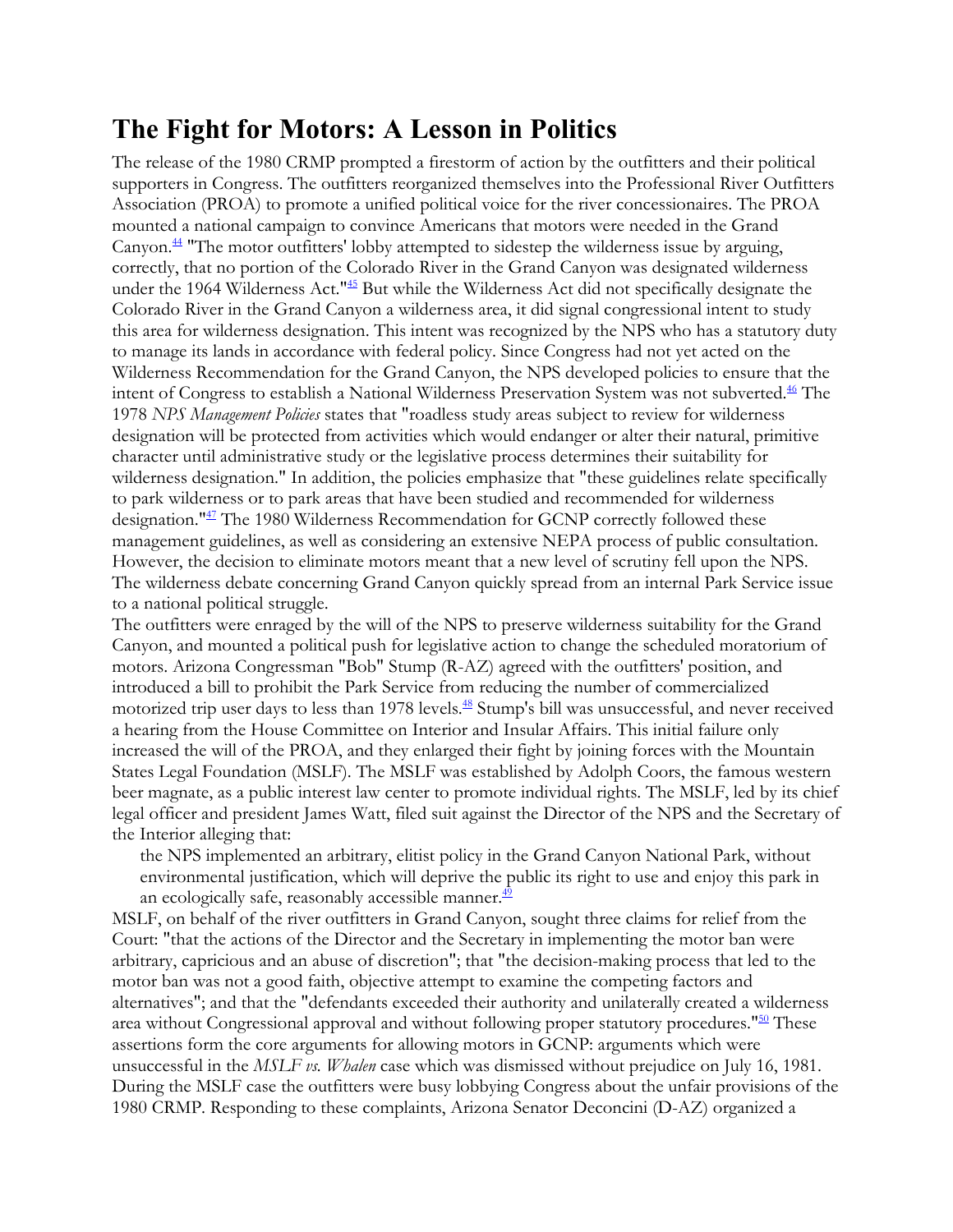meeting between the NPS and the outfitters to discuss possible alterations to the CRMP. The outfitters were represented by Gaylord Staveley and Fred Burke, two vocal leaders of the PROA. Burke and Staveley, along with representatives from the Arizona Congressional delegation, focused the discussion around basing user days on 1979 levels and the need to give motorized companies additional user days to offset potential profit losses from their conversion to rowing.<sup>51</sup> This "potential solution" provided for a 12% economic increase for motorized outfitters over 1979 levels, while providing no compensation for non-motorized outfitters. Staveley felt that this meeting was "very solid and productive", and sent a summary of the meeting to all river concessionaires that did not attend. $52$  It was therefore quite shocking for Staveley to receive a letter from NPS Western Regional Director Howard Chapman stating that at least a third of river concessionaires disagreed with the PROA proposal. "Chapman also informed Staveley that, according to the Department of Interior Solicitor's Office, any implementation of their suggestions without a full public review would violate NEPA standards.<sup>"53</sup> For these reasons the PROA proposal was rejected by the NPS, and the outfitters again returned to their political struggle.

# **The Hatch Amendment 1980**

The outfitters found a long-time friend in first term Senator Orrin Hatch (R-Utah). Senator Hatch's father, Jesse, was a cousin of Bus Hatch, the founder of Hatch River Expeditions. Hatch River Expeditions is the oldest motorized rafting company in the Grand Canyon. Representatives from the outfitters telegraphed Senator Hatch on November 4, 1980 stating that motor elimination would have a negative economic impact on southern Utah and northern Arizona, and that the outfitters "urgently support your amendment to the Appropriation bill."<sup>54</sup> On November 14, 1980 Senator Hatch brought Amendment *SU175* to the 1981 Interior Appropriations bill.<sup>55</sup> The Interior Appropriations bill provides the annual funding necessary to maintain the daily operations of the Department of the Interior. Amendment *SU175*, known as the "Hatch Amendment", demanded the following:

None of the funds appropriated in this Act shall be used for the implementation of any management plan for the Colorado River within Grand Canyon National Park which reduces the number of user days or passenger-launches for commercial motorized watercraft excursions, for the preferred use period, from all current launch points below that which was available for the same period of use in the calendar year  $1978.\overline{56}$ 

Senator Hatch defended his amendment on the Senate floor by arguing that the NPS was "jeopardizing the availability of the Canyon" by inflicting its non-motorized provision on the American public.<sup>57</sup> "Some Senators expressed concern that the amendment was inappropriate for this appropriations bill and that no hearings were held on this specific matter."<sup>58</sup> This concern was placated by Senators on the Energy and Natural Resources Committee who promised that hearings on the issue would take place in the following year. Thus, the Hatch Amendment passed the Senate on a consent basis (no vote was taken) on November 17, 1980. American wilderness advocate Roderick Nash feels that the amendment " wiped out in minutes six years of planning and research into the nature of the wilderness experience in the Grand Canyon." However, while the Hatch Amendment certainly had an immediate impact on the NPS, this legislation alone was not responsible for the forthcoming dramatic shift in NPS policy.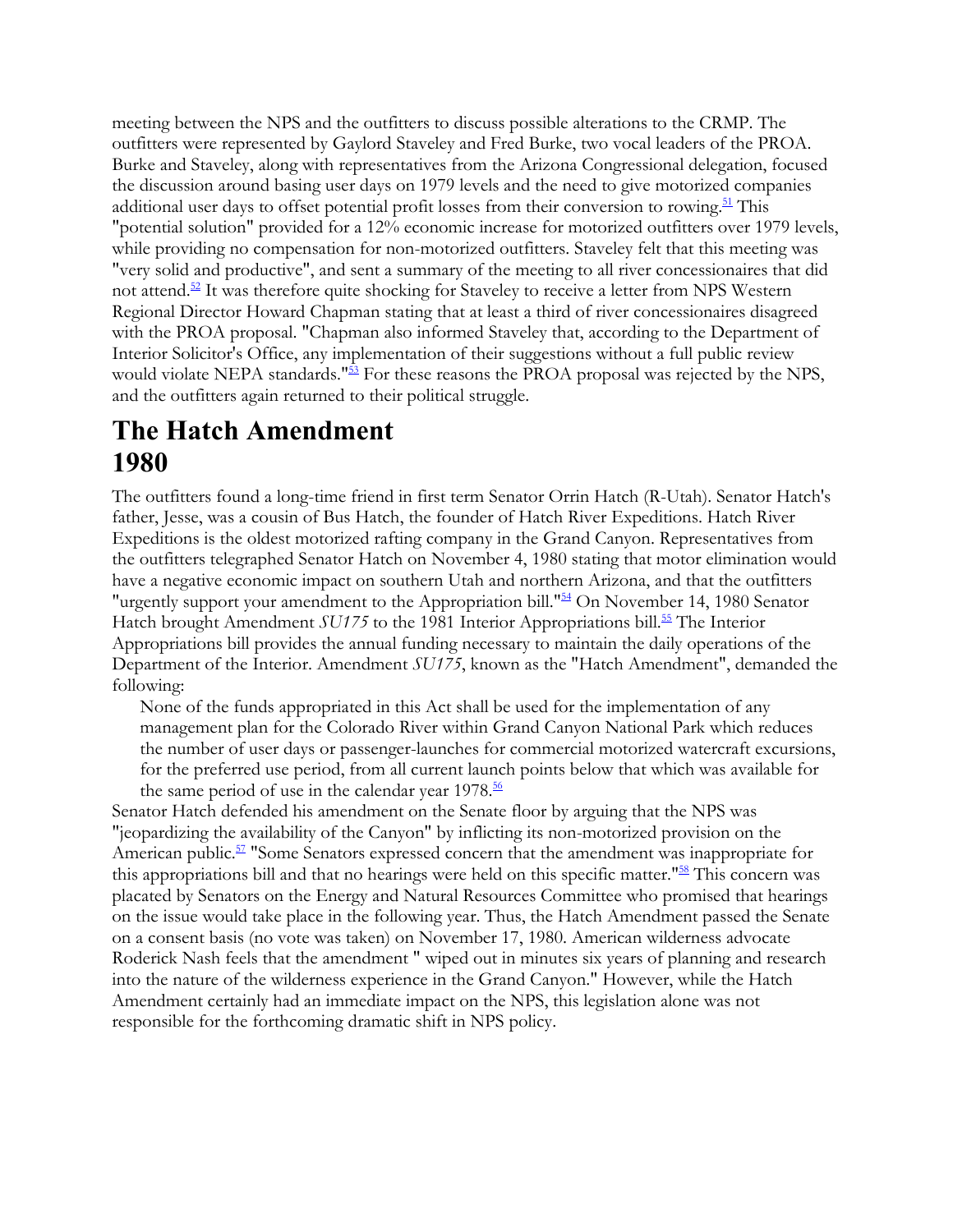# **James Watt, Secretary of the Interior 1981**

On December 22, 1980 the newly elected Republican President Ronald Reagan offered the position of the Secretary of the Interior to James Watt, chief counsel of the MSLF. Watt, who was currently suing the NPS for banning motors in the *MSLF v. Whalen* case, accepted the nomination and began his confirmation hearings before the Senate. During the Committee hearing, Watt was questioned about the many suits MSLF had brought against the Department of the Interior, particularly the case involving the Grand Canyon. When Watt revealed that he was not fully aware who funded the MSLF, Senator John Seiberling (D-OH) informed Watt that the financial backers of the MSLF were "people whose primary interest in public lands is to exploit them for their own profit. Their idea of multiple land use is to have everything with any conceivable value developed, even if its primary value is wilderness."<sup>60</sup> Additionally, during questioning on the Grand Canyon Senator Dale Bumpers (R-AZ) reminded the Committee that the Senate "had adopted only a one year postponement of the Park Service river management plan.".<sup>61</sup> While true in fact, this statement would ultimately prove false in reality. In January of 1981, James Watt was confirmed as the Secretary of the Interior-a decision that would have a major impact on the management of Grand Canyon National Park for the next twenty years.

Watt, a self-confessed "manager by profession", began his federal career as a Nixon appointee to the Interior Department as Deputy Assistant Secretary for Water and Power Resources. When Watt became Secretary of the Interior he took a motorized trip through the Grand Canyon, and this experience reveals a great deal about his policy decisions:

The first day was spectacular… The second day started to get a little tedious, but the third day I wanted bigger motors to move that raft out. There is no way you could get me on an oarpowered raft on that river-I'll guarantee you that. On the fourth day we were praying for helicopters, and they came. $\frac{62}{2}$ 

James Watt saw no benefit in multi-day wilderness trips, and did not wish to have this experience in GCNP. As a man who once remarked that, "I don't like to paddle and I don't like to walk", Watt could not understand a National Park Service which sought to preserve the wilderness suitability of Grand Canyon through its management policies.<sup>63</sup>

Watt's confirmation, along with the passage of the Hatch Amendment, sparked a drastic change in NPS policy. Although the Hatch Amendment was to apply only to the fiscal year 1981, the NPS approved a decision to have the 1980 CRMP revised to exclude the phase out of motors. This "revision" was released in 1981, and stood in stark contrast to the original CRMP. The 1981 CRMP failed to include the elimination of motors, the reduction of group sizes, and other actions that were critical to ensuring the wilderness suitability of GCNP. Since these "actions removed from the 1980 CRMP were essential provisions needed to protect park resources and assure a wilderness experience, this politically driven revision process, done in the absence of additional public involvement and an associated revision of the EIS was a clear violation of NEPA."64 While the legality of the 1981 CRMP has never been tested, its implementation has fostered a complex relationship of management problems that continue even today.

# **Conclusion**

The 1981 CRMP caused a significant change in the implementation of wilderness management policy at GCNP. A decade of public comment and wilderness study undertaken by the NPS calling for wilderness designation of GCNP and the Colorado River was suddenly reversed by the leadership of James Watt. This dramatic change was reflected in correspondence by GCNP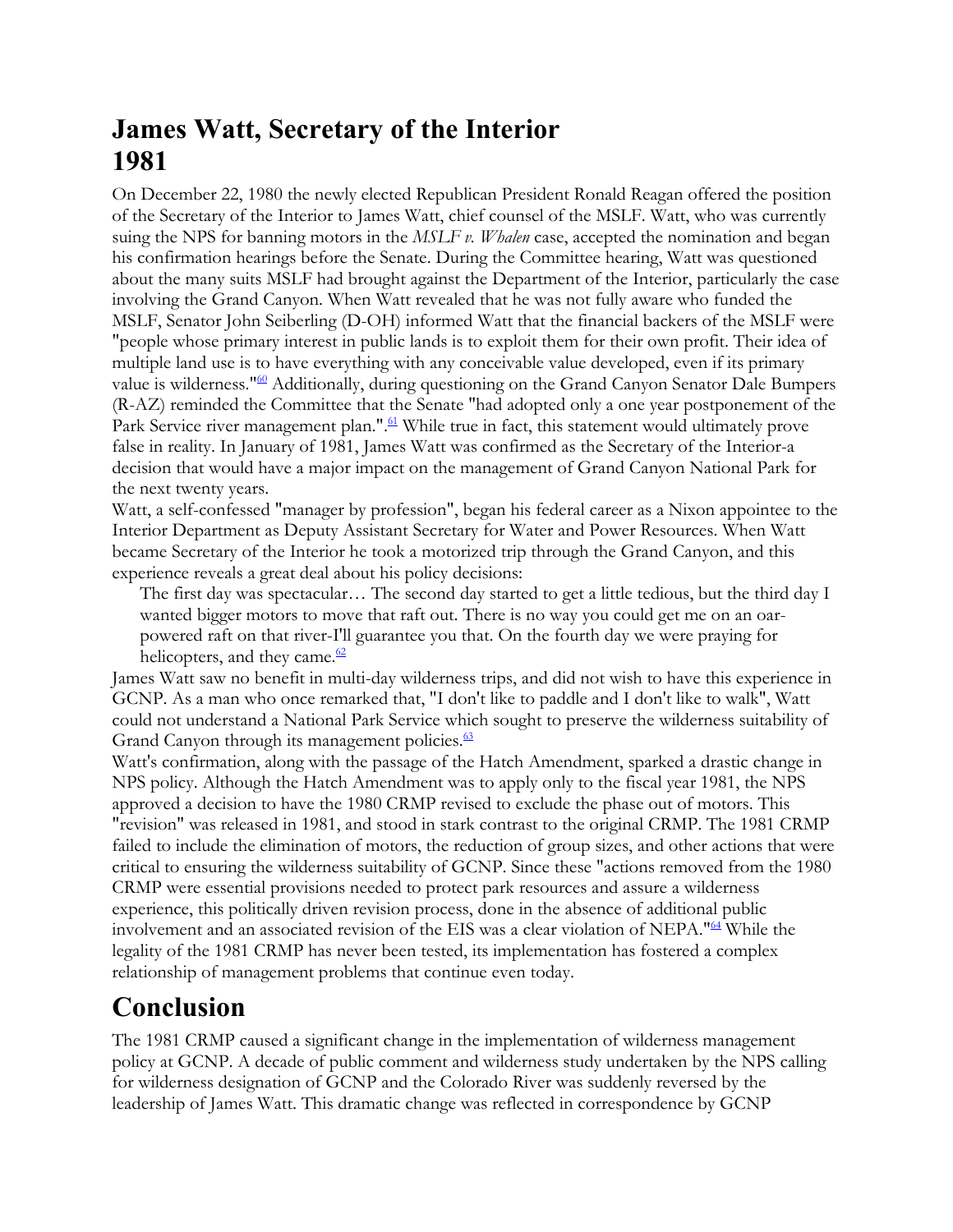Superintendent Dick Marks, only days following Watt's confirmation, that not only would motors be allowed in GCNP, but that a new management policy was to take effect that would complicate the wilderness issue for years to come. Marks revealed that for purposes of river management use would be based upon user days, rather than for the "total number of people" method used in the 1980 CRMP.65 This management decision set the preferred use season allocation for commercial outfitters at 105,500 user days, or roughly 70% of the total allocation. The institution of the "user-day" system immediately created a number of future problems for the NPS. First, the user day system provides outfitters with an economic motivation to provide motorized trips since motorized trips take half as long as oar-trips to float the Canyon, and therefore use only half as many user-days. Second, the 70% allocation to commercial outfitters set the management standard for the next twenty years. This inequity has translated into a twenty-year wait for a private boater wishing to paddle the Grand Canyon. $\frac{66}{5}$  This access disparity between commercial outfitters and private boaters involves a range of complicated issues that have developed since 1981. A twenty-year history of motorized trips through the Grand Canyon has sparked a multi-million dollar rafting industry catering to short, mechanical trips that appeal to the busy lifestyle of modern Americans. This demand steadily increased human threats to the fragile landscape of GCNP, and in so doing reawakened the commitment of the NPS to preserve the wilderness suitability of its lands. In 1997, the NPS renewed their commitment to maintaining wilderness suitability for the Grand Canyon and the Colorado River with a revision of the CRMP-the first public evaluation of the Plan since 1981. This move has created a new interest in the wilderness designation of GCNP, and subsequently a new debate has begun about the proper management policies for the Colorado River. In analyzing this debate it is important to consider the history of management at GCNP, and to refer back to the statutory responsibilities of the NPS. Chapter Four will examine the most pressing issues effecting the current NPS process, and will make recommendations to correct a twenty year history of confused management at GCNP.

#### **Footnotes**

- 25. As qtd in Hayes, Byron (1999) *Illegitimate Industry?-Motorized Rafting in the Grand Canyon.*
- 26. The *Draft Wilderness Management Plan*, Grand Canyon National Park, April 1998, p. c-1.
- 27. Wilderness Recommendation, 1972. Grand Canyon Complex, page 20. Included in *Additions to the National Wilderness System*, Communication from the President to Congress, Part 5, House Document 92-357, 9/21/72.
- 28. 16 USC § 1131 (note) Sec. 4d(1)
- 29. 1971 Grand Canyon Wilderness Study, *Wilderness Use and Management Policy*. Appendix, AA.
- 30. Hayes, Byron.(1999) *Illegitimate Industry?-Motorized Rafting in the Grand Canyon*. p. 2.
- 31. Nash, Roderick. (1982) *Wilderness and the American Mind*. p. 332.
- 32. The permit allocation system is based on "user-days". A user-day is each day a person spends on the river. Therefore, the faster the trip, the less user-days are expended.
- 33. GCNP, *Final Environmental Statement*. USDI 1973:16
- 34. A "big-rig" was three or more large rafts lashed together powered by motors. These rigs could carry over forty passengers and were very effective river runners due to their size and flexibility. An oar-powered trip takes an average of 14 days to raft the canyon while a motor driven rig takes only seven. *River Runners of the Grand Canyon*. Don Briggs, producer. VHF.
- 35. Nash, Roderick.(1982) *Wilderness and the American Mind*. p. 334.
- 36. *Western River Expeditions, Inc. v Sec. Of Interior*. C125-73. Utah, 10th District. This case was dismissed with prejudice on June 14, 1974. The case was appealed by the outfitters, but was dismissed by the Court of Appeals on April 18, 1974.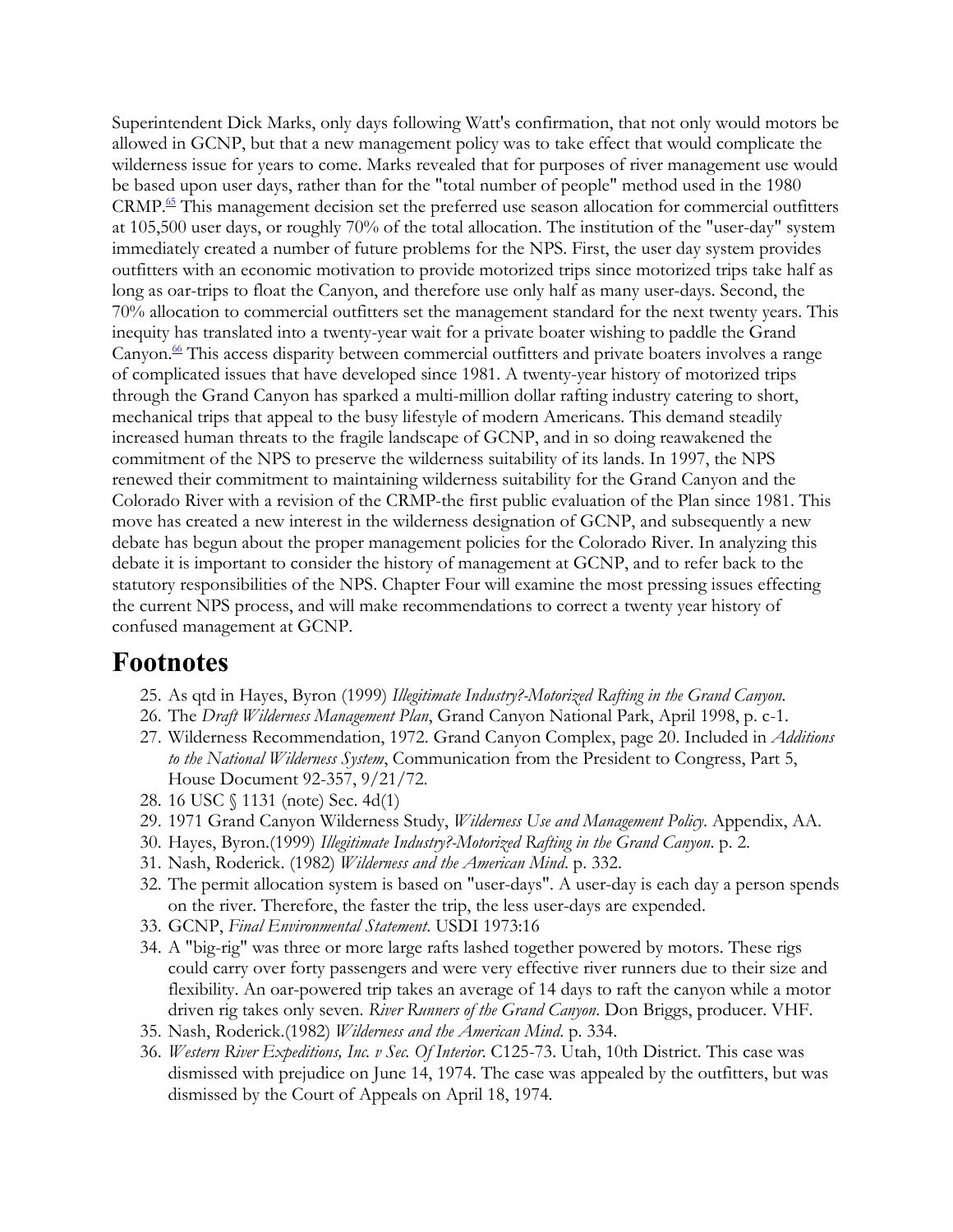- 37. (93) S. 1296; U.S. Senate Subcommittee Hearing on Parks and Recreation, 6/20/73.
- 38. U.S. Senate Subcommittee Hearing on Parks and Recreation, 6/20/73. p 53.
- 39. PL 94-31
- 40. *Draft Wilderness Management Plan*, GCNP. April, 1998. p c-2.
- 41. *Final Environmental Statement*. FES 79-30-Proposed CRMP, July 31, 1979. p IX-1
- 42. *Final Environmental Statement*, FES 79-30-Proposed CRMP, July 31, 1979. p IX-7,8.
- 43. *Final Environmental Statement*, FES 79-30-Proposed CRMP, July 31, 1979. p III-23.
- 44. The Colorado River Outfitters Association (CROA) was established in 1971 to unify the outfitters during the initial public consultation process for wilderness designation. The PROA rejuvenated the CROA to confront the 1980 CRMP. The PROA exists today as the Grand Canyon River Outfitters Association (GCROA).
- 45. Nash, Roderick.(1982) *Wilderness and the American Mind*. p. 334.
- 46. Internal Issue and Policy Analysis: *The Protection of Wilderness Suitability and the Use of Motorized Rafts on the Colorado River Within Grand Canyon National Park*. October 5, 1998.
- 47. 1978 *NPS Management Policies*, Wilderness Preservation and Management, Chapter VI, page VI-2
- 48. 96 HR 5712. October 25, 1979.
- 49. *MSLF v. Whalen, et al*. US District Court (Phoenix): 2:CV-80-233PHX CLH, closed  $07/16/81$ .
- 50. *MSLF v. Whalen, et al*. US District Court (Phoenix): 2:CV-80-233PHX CLH
- 51. Hayes, Byron.(1999) *Illegitimate Industry?-Motorized Rafting in the Grand Canyon*. p 6.
- 52. Hayes, Byron.(1999) *Illegitimate Industry?-Motorized Rafting in the Grand Canyon*. p 6.
- 53. Hayes, Byron.(1999) *Illegitimate Industry?-Motorized Rafting in the Grand Canyon*. p 7.
- 54. Burke, Fred, et al. (1980) Northern Arizona University Special Collections, Manuscript #30, Western Union Mailgram confirmation dated 11/04/80.
- 55. 96 HR 7724
- 56. PL 96-514
- 57. *Congressional Record*, 11/14/80, p. S14467, col. 1
- 58. Hayes, Byron.(1999) *Illegitimate Industry?-Motorized Rafting in the Grand Canyon*. p 8
- 59. Nash, Roderick (1982). *Wilderness and the American Mind*. p 335
- 60. *Congressional Quarterly*, 12/27/80 p. 3649
- 61. Senate Committee on Energy and Natural Resources, Publication #97-1, 1/7/81, p. 123.
- 62. Reed, Nathaniel P. 'Why Watt Must Go,' *Not Man Apart*, 11 (1981), p.10.
- 63. Reed, Nathaniel P.,'Why Watt Must Go,' *Not Man Apart*, 11 (1981), p.10.
- 64. *The Protection of Wilderness Suitability and the Use of Motorized Rafts on the Colorado River Within Grand Canyon National Park*.(1998) NPS Internal Policy Analysis. October 5, 1998. p 3
- 65. Northern Arizona University, Special Collections. Manuscript #30, 01/13/81, C3823-ARIZ
- 66. There are currently almost 7,000 names on the private waiting list. With only 250 private trips a year, this equates to a 27 year wait.

# **Chapter Four: Methodology**

#### " The care of rivers is not a question of rivers, but of the human heart." ~Tanaka Shozo

Chapter Two analyzes the relevant legislation and NPS regulations that govern the management of GCNP. The majority of this analysis comes from federal legislation, which provides a congressional mandate for preserving the wilderness in Grand Canyon. Once Congress passes a piece of legislation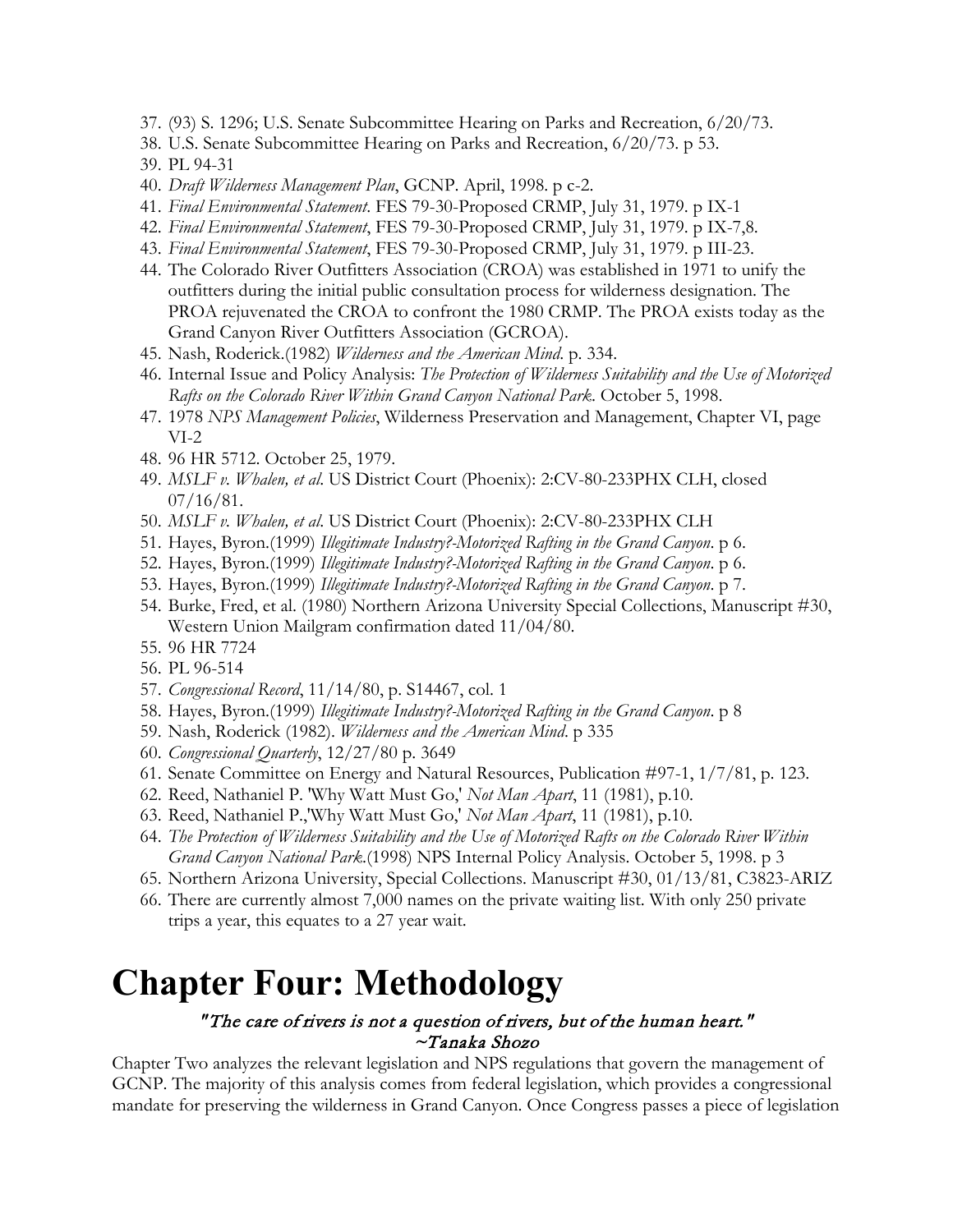declaring an area a National Park, the NPS becomes fully responsible for the proper management of all land within the park boundaries. The Organic Act states that the NPS is responsible for ensuring public access to national parks as long as visitation does not lead to the degradation of these resources. The Wilderness Act increases this burden of responsibility for the NPS, by demanding that the NPS manage potential wilderness areas with a greater degree of protection in order to preserve these wilderness qualities. Thus, the NPS has the legal power to restrict access to the Colorado River or take whatever actions are deemed necessary to preserve this special resource. Chapter Three builds on this federal legislation, and reveals the reality of NPS management at GCNP. A critical text for this section is Roderick Nash's Wilderness and the American Mind.<sup>67</sup> First published in 1967, this book is the definitive text on American wilderness issues. Nash provides an in-depth discussion of the management history of GCNP, and also reveals the role of complex political and court battles in shaping this history. Since very few other books have been written on this subject, this chapter draws heavily on personal papers, journals, and case law to piece together the main issues effecting GCNP. By placing these issues within a historical context, one can then make informed recommendations for solving them in the future.

The management history of GCNP reveals the influence of individual personalities and the current DWMP process shares this trait. A NPS Planning Team oversees the DWMP process, but a number of other groups and interested parties have a tremendous impact on the system. Since the DWMP is currently being developed by the NPS Planning Team, it is important to understand and analyze the arguments of all interested parties. Chapter Five analyzes the main issues involving wilderness designation through the use of structured interviews with the main players in the current DWMP. The purpose of these interviews was to gain the most current information available on the DWMP process. The interviews were semi-structured in order to increase the openness and personal reflection of the interviewees. $68$  While some parties were more open to discussion than others, each interview revealed an important insight on wilderness designation for the Grand Canyon.

# **Data Limitations**

It should be noted that the Grand Canyon River Guides (GCRG), a non-profit organization of professional river guides and various other members, is noticeably absent from the list of interviewees. Unfortunately, Christa Sadler, President of GCRG, was unavailable during the time of these interviews. The GCRG is an important voice in the wilderness process, and professional river guides have a tremendous stake in the oars vs. motors controversy. While GCRG did not participate through a personal interview, their journal, the *Boatman's Quarterly Review*, appears in citations throughout this work. Another essential source was *The Waiting List*, the journal of the Grand Canyon Private Boater's Association (GCPBA). These journals, along with various other articles and web sites, compliment the interviews to provide a current and engaging analysis of the wilderness debate.

## **Footnotes**

67. Nash, Roderick.(1967) *Wilderness and the American Mind*

# **Chapter Five: Analysis: The Current Issues**

" These temple destroyers, devotees of ravaging commercialism, seem to have a perfect contempt for Nature, and instead of lifting their eyes to the God of the Mountains, lift them to the Almighty Dollar." ~John Muir, 1912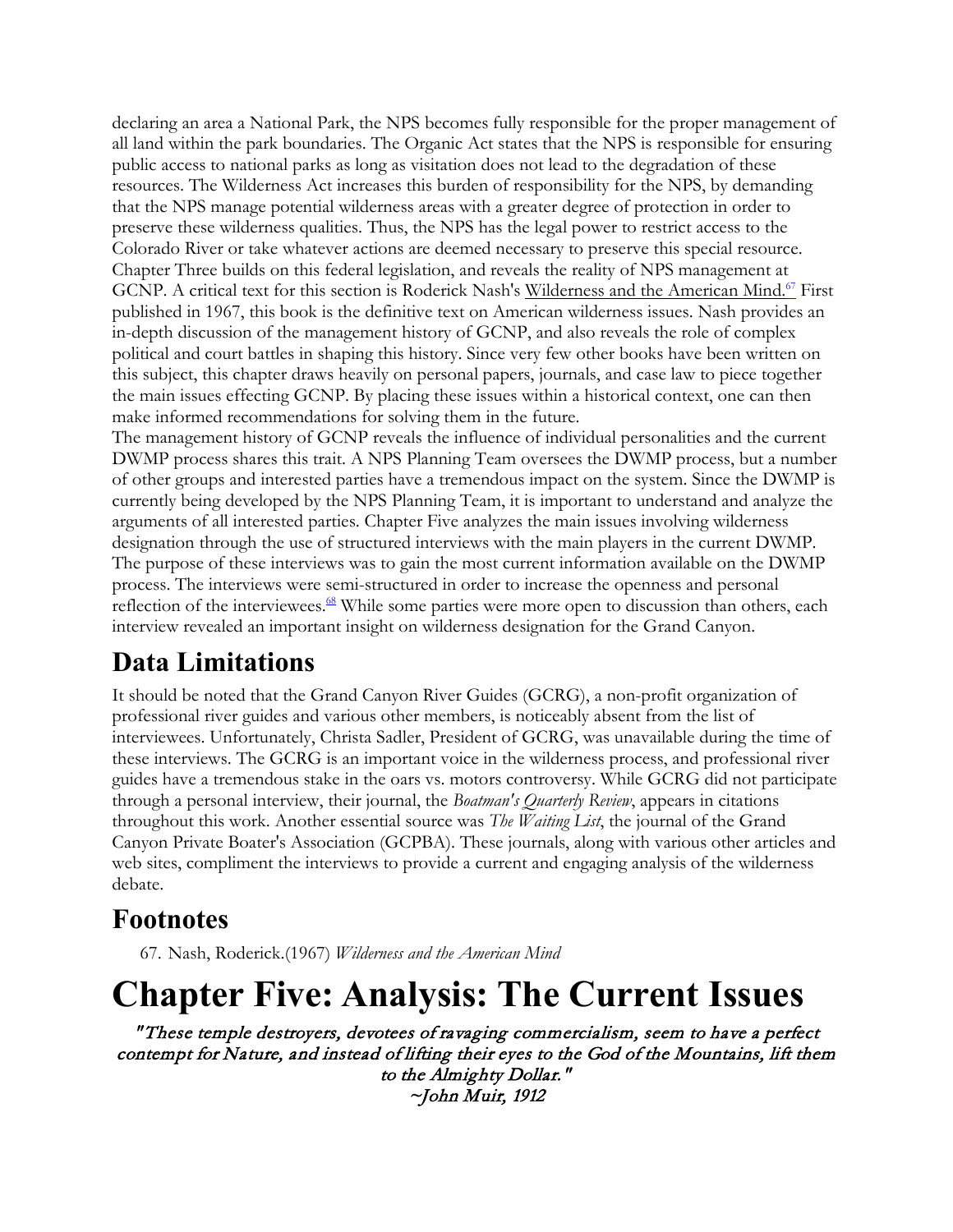# **Introduction**

The 1997 NPS decision to revise the CRMP came as a response to growing problems with river access and resource protection issues. While the CRMP revision process was underway, the NPS announced that it was forming a *Grand Canyon Wilderness Management Plan* to "focus on providing the public sufficient access to proposed wilderness, the preservation of wilderness resources and values, personal safety, and resource protection."69 On June 1, 1998 GCNP released a *Draft Wilderness Management Plan* (DWMP) and EA for public comment. Not surprisingly, public comment on the DWMP mirrored concerns that were received in earlier requests for the CRMP. During both of these periods of public consultation "public concerns regarding the use of motors and the relationship of this plan [CRMP] to the [1977] Park Wilderness Recommendation and the ongoing development of the park's first Wilderness Management Plan soon became a dominant issue".<sup>70</sup> The NPS soon realized that it must face the most contentious issues involving wilderness designation for Grand Canyon, and in the spring of 1999 announced a combination of its wilderness and river planning processes that were currently underway. This chapter will address these critical river/wilderness management issues in order to draw out proper NPS policy decisions for the future. Chapter Three underscores the importance of personalities in determining the management history of Grand Canyon, and the current NPS process is no different. Therefore, this Chapter relies heavily on personal interviews to draw together these highly dynamic and controversial issues.

# **Access: The Unfairness of Things**

#### **The Allocation Controversy**

Like all finite natural resources, the Grand Canyon has a carrying capacity which, if exceeded, begins to degrade its pristine environment. The 1972 quota system instituted by GCNP established a carrying capacity for the Colorado River by freezing the use level of the river. This decision was made to protect the river environment, but it also created a new "allocation" controversy. The 1972 system gave commercial outfitters 92% of the permitted annual use, while private boaters had only 8%. "This ratio was derived from actual 1972 use percentages but quickly became outdated as demand for noncommercial river trips skyrocketed."<sup>71</sup> By 1977 noncommercial applicants had a one in fourteen chance of receiving a permit and, if unlucky, could conceivably never get on the river.<sup>72</sup> The 1979 Final Environmental Plan addressed this problem by increasing the noncommercial allocation to approximately 25% of the total use, and replaced the annual lottery system with the consolidated waiting list system that is used today. With the exception of the controversial 1981 CRMP that increased commercial user days by 30%, no significant revision of GCNP river policy has taken place in the last nineteen years. During this time the demand for noncommercial trips has grown to over 6,500 people waiting approximately 26 years to reach the river. The allocation crisis that began with the 1972 quota system has now grown into one of the most important issues effecting the management of GCNP.

#### **Privates Vs. Commercials**

The Grand Canyon Private Boater's Association (GCPBA) was formed in 1996 to provide a voice for private boater's during the CRMP revision process. GCPBA President, Tom Martin, believes that "access is the key issue in determining the success of the combined CRMP/DWMP process."<sup>73</sup> The GCPBA points to the current 26 year wait for private boaters as proof that the system is arbitrary and unfair. A 1979 court case, *WPRF v Kleppe*, brought by private boaters against the NPS also made this assertion, and the Court's decision in this case provides a legal basis for the current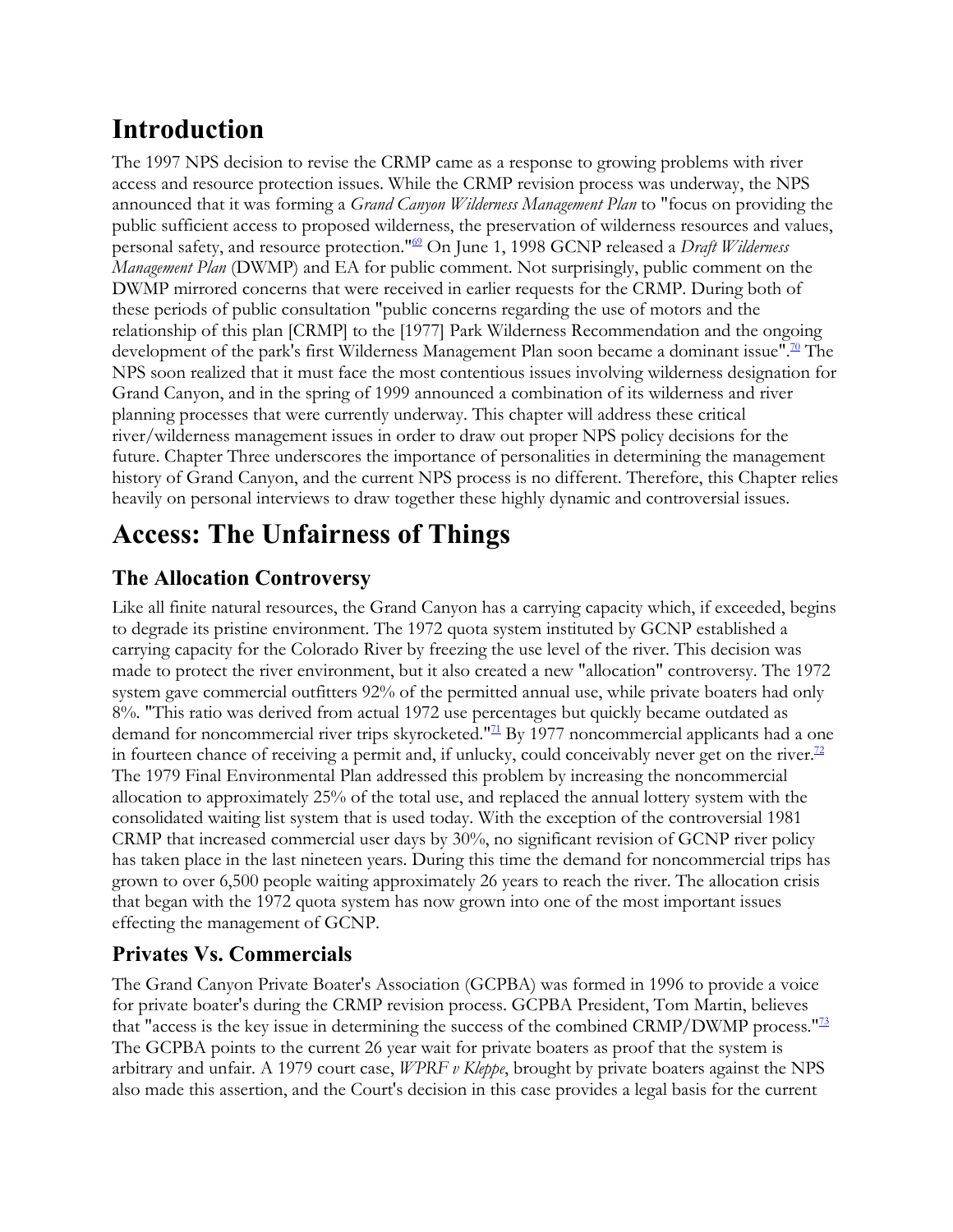CRMP revision process.<sup> $74$ </sup> The Court ruled that the "allocation of the limited use between the two groups [private boaters and commercial outfitters] is one method of assuring that the rights of each are recognized and, if fairly done pursuant to appropriate standards, is a reasonable method and cannot be said to be arbitrary.<sup> $175$ </sup> The Court also ruled that "where several administrative solutions" exist for a problem, courts will uphold any one with a rational basis" since "there is a judicial presumption favoring the validity of administrative action."<sup>76</sup> In short, the Court ruled that arbitrary decision-making is illegal, but that the NPS was not guilty of this charge because it had made its standards in a rational manner. It is interesting to note, however, that the Court found merit in the plaintiff's argument that the use of seven-year-old data is unreasonable. This argument was set aside, however, since the NPS had just released its draft 1979 CRMP which increased noncommercial allocation to 30%. It is interesting to note that the 1980 CRMP identified "arbitrary" allocation as a key issue for the NPS, since no new studies had been conducted to determine a proper level of use for each group. This argument is critical to the current allocation debate since the permit system is still being managed by the levels set in 1979, with commercial outfitters receiving over 70% of annual user-days.

The Grand Canyon River Oufitters Association (GCROA) argues that it deserves this overwhelming majority of the river allocation since the outfitters are providing a service for the American public. Commercial outfitters, particularly the river guides whom they employ, do provide an excellent opportunity for Americans to experience the Colorado River through GCNP. The GCPBA recognizes the importance of having opportunities for the American public to float the Canyon; however, the GCPBA also believes that commercial outfitters have neglected their responsibility to provide trips for all Americans by providing expensive river trips that cater only to the wealthy. GCPBA President Tom Martin cites an unreleased GCNP study by Bo Shelby which recently found that over 40% of commercial customers make over \$100,000 as proof that commercial outfitters no longer offer affordable trips for the majority of Americans.<sup>77</sup> Martin's accusation is not unfounded: a person wishing to learn the skills necessary to boat the Grand Canyon can do so for the inclusive price of \$43.00 per day for a 12 day trip; however, a person on a motorized commercial trip must pay an average of \$240.75 for a 6 to 8 day trip.<sup>78</sup> The outfitters contend that the services they provide are a reflection of market demand, and that their prices are attractive to the average American household.<sup>79</sup> However, since the median American household income is only \$37,005, the overwhelming majority of Americans cannot afford commercial river trips in the Grand Canyon.<sup>80</sup> The price of commercial trips is directly related to the lavish food and beverage services that are made possible by motorized transport. Again, the DWMP must determine a proper wilderness experience on the river, and ensure that this experience is financially available to the average American citizen.

#### **Examining the Numbers**

The current allocation issue is compounded by the \$25 million generated annually by the commercial rafting industry.<sup>81</sup> Liz Bousard, Grand Canyon specialist for the Wilderness Society, claims that "the profit margin of motorized concessionaires has unduly influenced park service management and visitor experience for the past two decades."<sup>82</sup> Commercial outfitters utilize motors and helicopter exchanges to shorten trips, which effectively increases the number of user-days which commercials are allocated. Thus, the DWMP is of great concern to commercial outfitters who currently reap the allocation benefits of the 1979 CRMP. It is important to remember that the 1979 CRMP increased concessionaire allocation specifically to ease the economic transition to oar-powered boats—a change that has yet to occur in GCNP. For twenty years commercial outfitters have enjoyed everincreasing profits from motor-use and an increased allocation that was retained despite a change in NPS policy that should have negated this economic increase. Mark Grisham, Director of the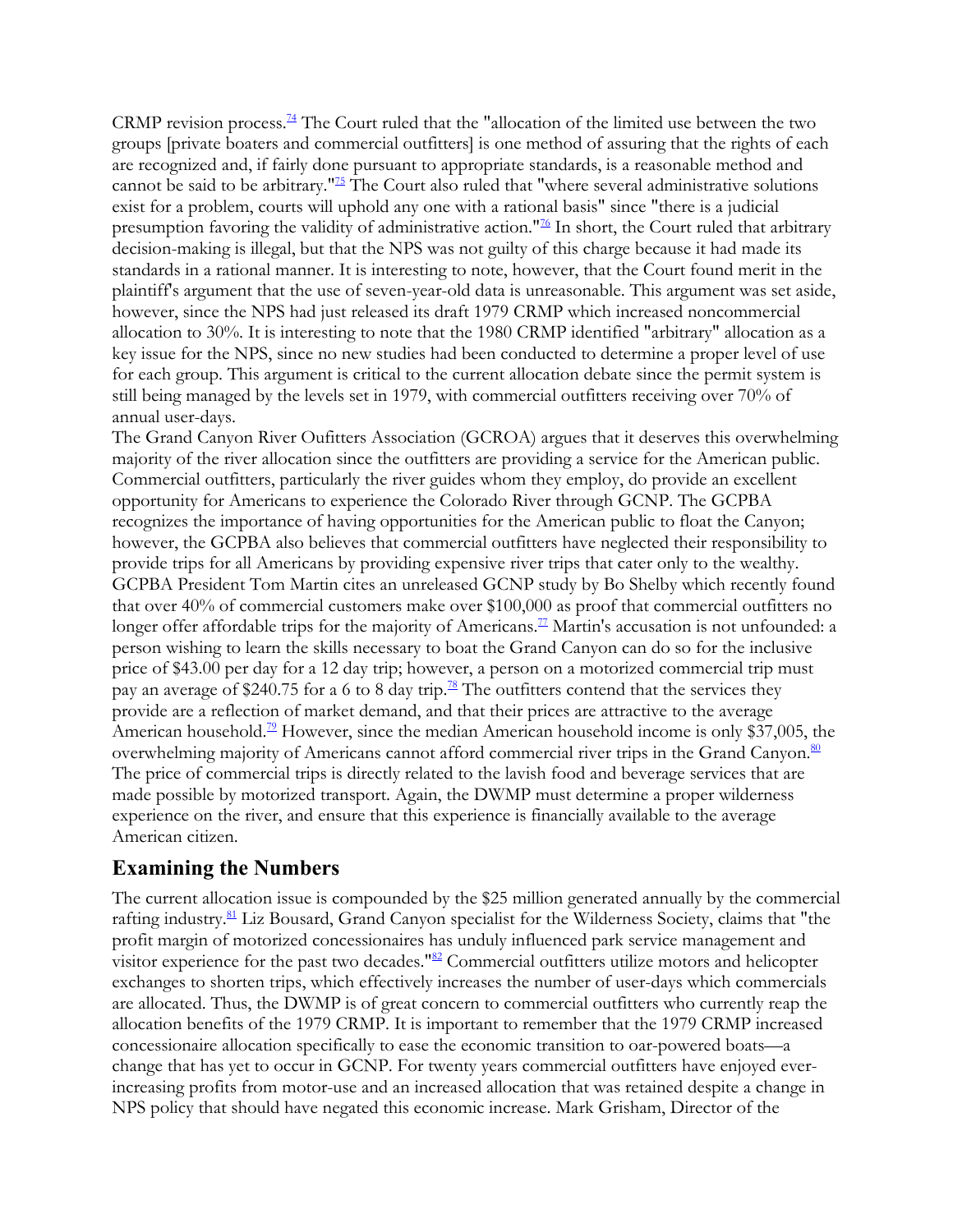GCROA, realizes that "something needs to be done" about the current permit system, but is against any plan that would reduce the number of user-days allotted to commercial outfitters.<sup>83</sup> Grisham emphasizes that there is a difference between access and allocation, and that, "You can manage or improve access without changing allocation."<sup>84</sup> Grisham is correct to suggest that scheduling changes by outfitters could allow more room for private use during the summer, a solution currently being studied by a group of researchers for the DWMP.<sup>85</sup> However, while the re-scheduling of commercial trips during the summer could increase private use during this peak season, the overall unfairness of the allocation system will remain. Figure One details this unfairness by showing how the boat launches in 1998 were grouped. During the four month period from May to August, the "peak" use period, nearly 160 trips were launched with less than 25% of this use by private boaters. The DWMP cannot ignore this inequity, and must "resolve the difficult, politically divisive issue of dividing the [allocation] pie."<sup>86</sup>



*Figure One: Commercial and Private Trip Launches 1998*

#### **Improving Access Through Wilderness**

Kim Crumbo, the Wilderness Coordinator for GCNP, feels that the outfitters must address the "allocation thing" because "it is, on the surface, so blatantly unfair."<sup>87</sup> As a member of the DWMP planning team, Crumbo is pushing to "establish defensible use levels based on qualitative criteria".<sup>88</sup> Although Crumbo's qualitative criteria is still being gathered by NPS scientists, it is highly unlikely that a DWMP meant to "preserve opportunities for solitude" would simply call for an increase in the number of people on the river. As Figure One suggests, the peak season average of 160 trips per month is the current carrying capacity of the river. Any increase in private allocation must accompany a severe distribution of commercial use over the non-peak winter period: a move not favored by the GCROA.

Crumbo is an adamant supporter of wilderness designation for GCNP because it "mandates the protection of experiential quality" which in turn "allows a rational basis for establishing overall use."<sup>89</sup> Overall use for a wilderness area must preserve a proper wilderness experience, as defined by the Wilderness Act, for each individual. Linda Jalbert, Team Leader for the current DWMP, concedes that the idea of a proper "wilderness experience" varies from individual to individual, but also recognizes that critical elements of this experience such as "group size, number of encounters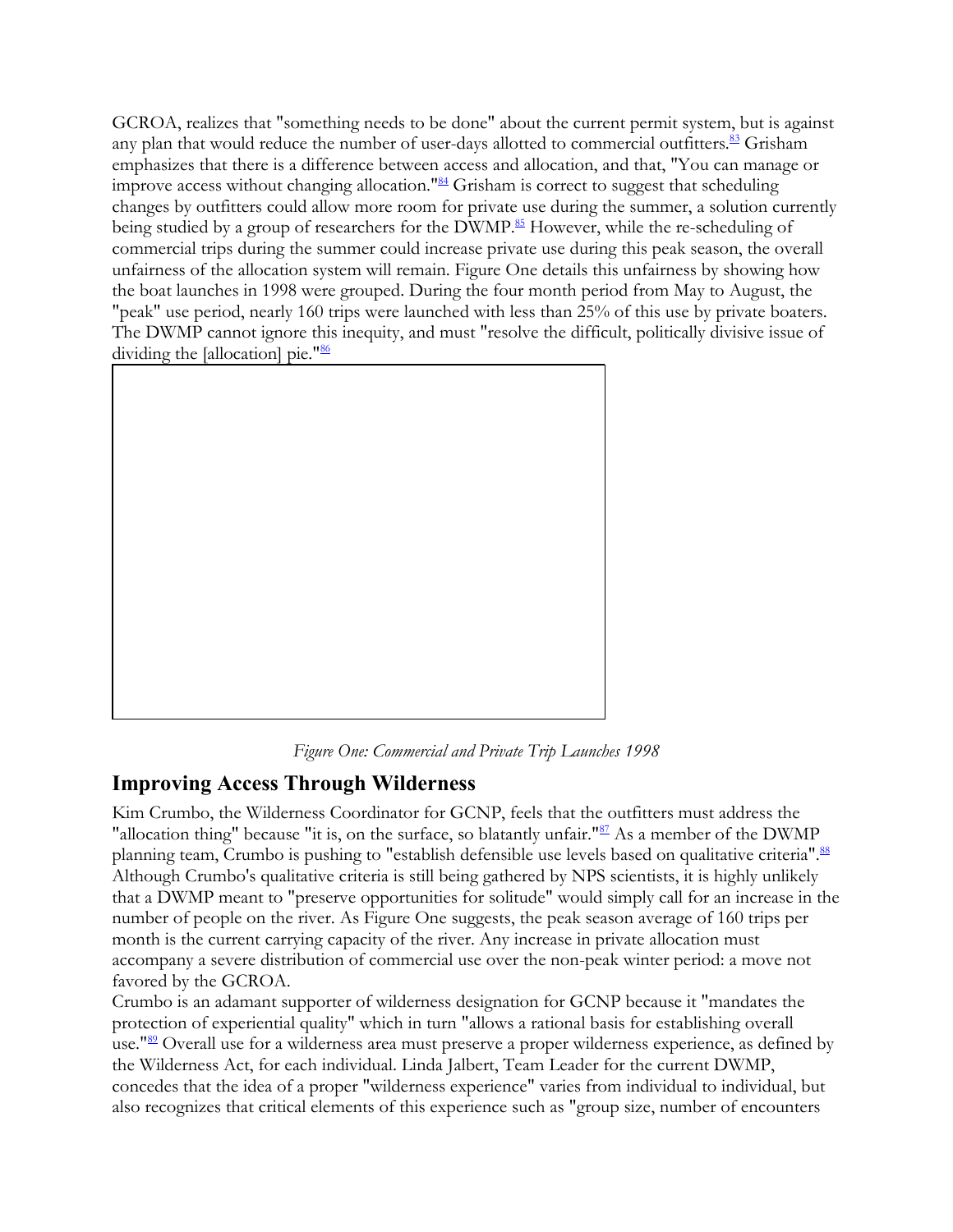per day, campsite and attraction site crowding" can be studied to ensure a quality river experience.<sup>90</sup> Motors increase the number of people commercial outfitters can put on each raft, and the average group size for commercial outfitters has steadily increased. In 1981 there were an average of 28.4 passengers/trip as compared to 32.2 in 1996 (See Appendix II). Group size and other experiential parameters are critical to the future health of the river ecosystem, and also strike to the heart of the wilderness debate. The DWMP must address the inequities present in the allocation system within the larger context of a proper wilderness management plan. This means determining the wilderness compatibility of both private and commercial trips. This means confronting a history of confused management and conflicting policy within GCNP. For better or worse, this means determining the suitability of mechanical devices within a proposed wilderness area.

## **The Role of Concessionaires within the National Park System**

The management history of GCNP reveals the intense controversy that surrounds the use of motors on the Colorado River. Commercial outfitters utilize motors in over 75% of their river trips to increase their user-days, and to provide shorter trips that are more attractive to a "busy" American public. The DWMP must confront the suitability of these motors within GCNP, an issue which also requires the NPS to examine the entire role concessionaires play within the National Park system. The 19 commercial river outfitters within GCNP are governed by various statutes and NPS regulations. The Wilderness Act, however, is the only piece of legislation that speaks on the role of concessionaires within a wilderness study area: "commercial services may be performed within the wilderness areas designated by this chapter to the extent necessary for activities which are proper for realizing the recreational or other wilderness purposes of the areas."<sup>91</sup> The NPS has a statutory duty to study the actions of commercial outfitters, and to ensure that commercial outfitters are only providing services that are "necessary" and "proper" within a wilderness experience. This means that commercial outfitters are not responsible for providing Americans with whatever amenities they seek while in the Grand Canyon; on the contrary, outfitters should strive to enhance a person's ability to interact with the natural beauty and silence of the Canyon while participating in a "primitive and unconfined type of recreation." $\frac{92}{2}$  Mark Grisham of the GCROA disagrees: he cites the Organic Act's purpose "to provide for the enjoyment [of national parks] in such manner and by such means as will them unimpaired for the enjoyment of future generations" as a mandate for concessionaires to respond to market demands.<sup>93</sup> The Organic Act does require the NPS to provide for the "enjoyment" of GCNP, but within the wilderness experience set forth in the Wilderness Act and the NPS Management Policies. The NPS Wilderness Management Policy states that:

Park visitors must accept wilderness largely on its own terms, without modern facilities provided for their comfort or convenience. Users must also accept certain risks, including possible dangers arising from wildlife, weather conditions, physical features, and other natural phenomena, that are inherent in the various elements and conditions that comprise a wilderness experience and primitive methods of travel. $\frac{94}{94}$ 

In short, both Congress and the NPS recognize that wilderness areas like GCNP are very unique places in modern society, and should be managed to preserve these very special wilderness qualities. Congress established the Wilderness Act in direct response to "the growing mechanization" of public lands, and the river experience in GCNP should reflect this purpose.<sup>95</sup> For the past nineteen years the NPS has failed to manage GCNP in accordance with its statutory obligations. Commercial outfitters continue to run motorized trips that feature gourmet food, gas generators, and helicopter exchanges: amenities that are clearly in excess of what is necessary to bring Americans a proper wilderness experience. A history of inconsistent and conflicting directives within the NPS has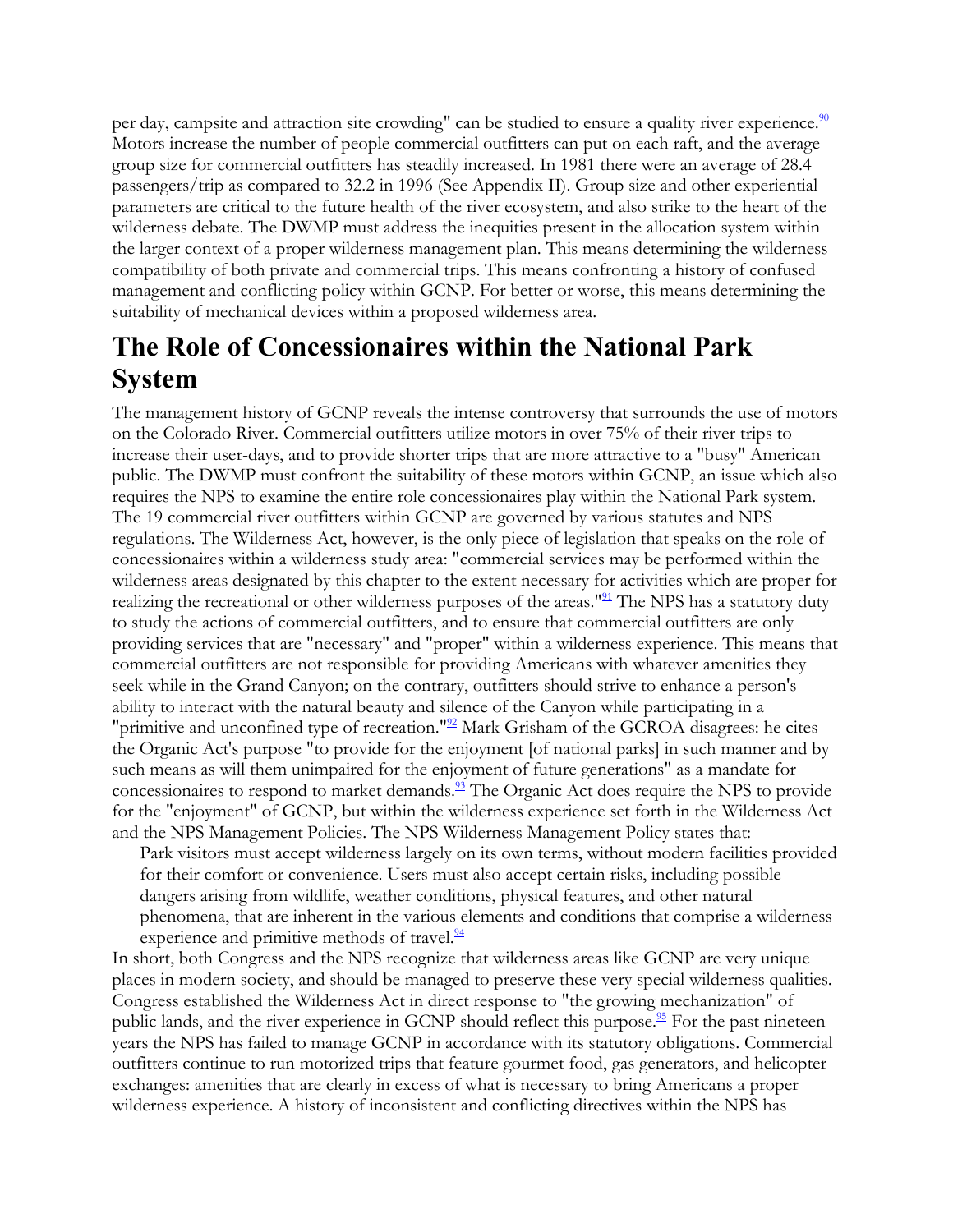allowed concessionaires to grow beyond their intended responsibilities, and the DWMP process must finally face this difficult issue.

#### **Motors: The Unifying Issue**

Motorized rafting is related, directly and indirectly, to every major issue effecting the proper management of the Colorado River. One cannot fully discuss solving the current problems with access, wilderness incompatible trips, or even allocation without confronting motors. Byron Hayes, vice-president of the GCPBA, points to "motors as the central issue because they artificially increase demand for the river".<sup>96</sup> This demand translates into increased pressure for river access by people seeking river trips that are not compatible with a wilderness experience. The commercial outfitters argue that "wilderness does not exist in Grand Canyon", and that "the NPS chooses to have this socalled wilderness."<sup>97</sup> While it is true that the Wilderness Act did not specifically designate the Grand Canyon a wilderness area, it did create a system that is meant to manage proposed wilderness areas "until Congress has determined otherwise."<sup>98</sup> The NPS has responded to this legal mandate by classifying GCNP as a "potential" wilderness area, which should be managed in accordance with the Wilderness Act. The Wilderness Act expressly forbids the use of motorboats within wilderness areas, unless this use had "already become established" by 1965. $\frac{99}{2}$  Motor advocates point to the first motor trip in 1949 as a precedent for further use. $\frac{100}{2}$  However, the Wilderness Act does not state that motors should be permitted in wilderness, but that this decision should be left to the discretion of the Secretary of Agriculture. The motors issue should therefore be based upon the legislative direction of the Wilderness Act, NPS Management Policies, and the overall need for motors in a potential wilderness area.

#### **Motors: Analyzing the Need**

#### **Disabled Access**

The release of the 1998 DWMP prompted a great deal of public comment from all groups interested in the management of the Colorado River. While environmental groups like the Wilderness Society and the Sierra Club criticized the NPS for failing to include the river corridor, the commercial outfitters expressed intense concern that the NPS was seeking to eliminate commercial motorized trips in Grand Canyon. The recent inclusion of the CRMP revision into the DWMP process has increased the outfitters' concerns that they could lose the use of motors on the river. The GCROA's official comments on the DWMP highlight the main arguments for allowing "an obviously nonconforming use" to continue in  $GCNP$ .<sup>101</sup> The main argument put forth by the outfitters is that:

motorized rafts on the Colorado River in Grand Canyon enhance public access for greater numbers of people with a broader range of physical ability, on fewer rafts with much less contact between groups with reduced need for passenger exchanges at intermediate points along the river to satisfy public demand, without harm to the resource, and with increasing protections for natural quiet.<sup>102</sup>

The first assertion within this argument is that motors allow disabled persons and the elderly greater access to the river than could be offered by oar-powered trips. While no scientific data exists to prove this argument, the GCROA insists that motors are necessary to provide for the access of disabled persons. Gregory J. Lais, executive director of Wilderness Inquiry, Inc., disagrees with the idea that disabled persons need, or much less want, mechanical access to wilderness areas. Wilderness Inquiry is a non-profit organization that was founded to "advance the study of the recreational and educational needs of people with disabilities, with particular emphasis on accessibility to wilderness areas."<sup>103</sup> Lais bases his argument on a 1992 study conducted by Wilderness Inquiry on behalf of the National Council on Disability which found that "76 percent of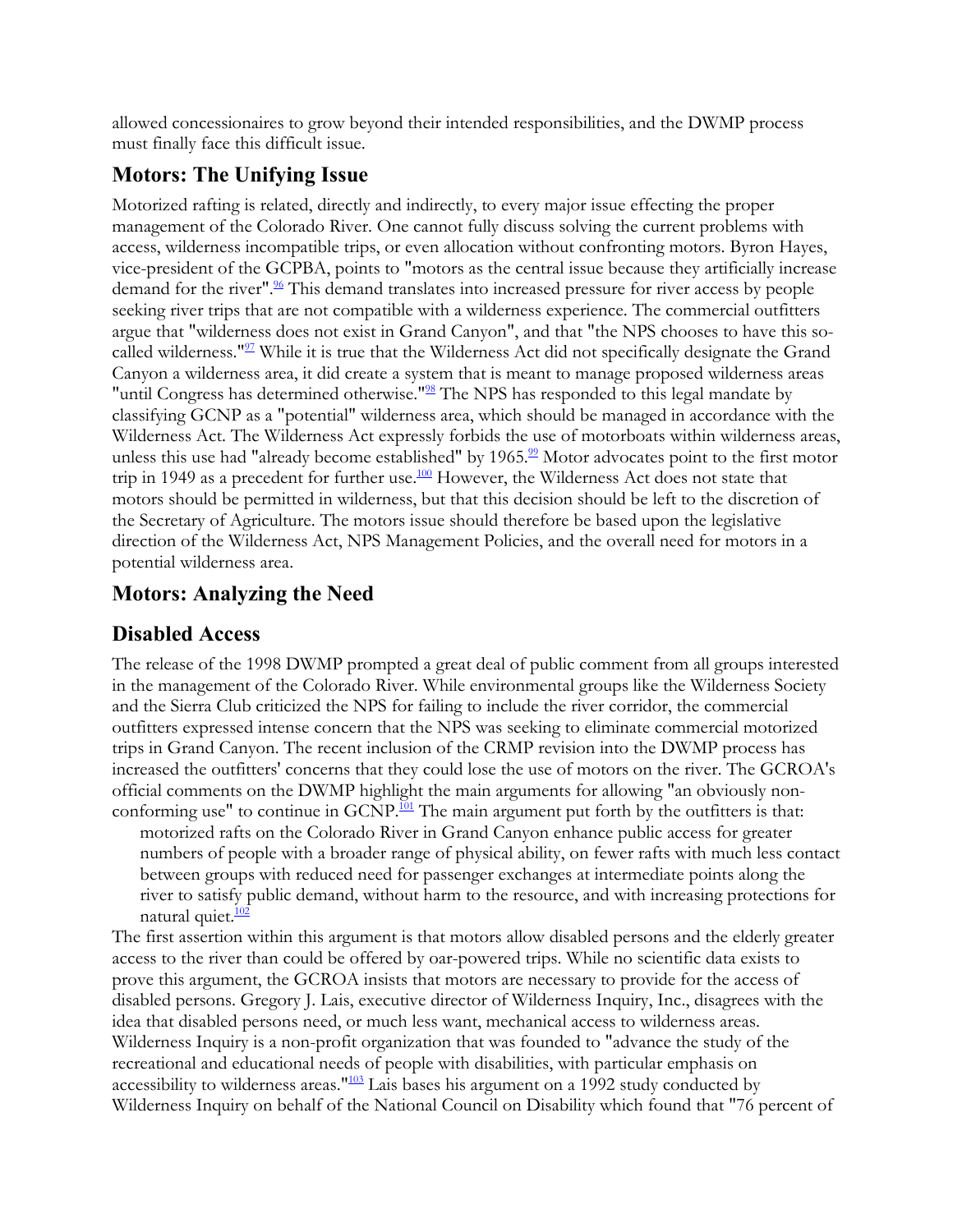the respondents with disabilities do not believe that the restrictions on mechanized use stated by the Wilderness Act diminish their ability to enjoy the wilderness."<sup>104</sup> Oar-powered trips have proven to provide safe and equal access to those disabled persons who wish to have a wilderness experience in GCNP. The first person to explore the Colorado River through GCNP, Major John Wesley Powell, successfully navigated the river with only one arm, and there are numerous other examples of quadriplegics and other disabled persons taking oar-powered trips down the Canyon (see picture below). A wilderness area by its very definition includes assumed risks by the visitor, and the NPS does not have a statutory responsibility to ensure that all Americans can access every resource within the National Park System.



*Figure Two: Disabled Private Boater, Fern, Glen, The Colorado River, GCNP © Tom Martin, 1998*

#### **Continuing the Level of Use**

A second assertion put forth by the GCROA is that motors are needed to continue providing the current level of access to the Colorado River. It is true that in order to continue providing the current level of access without motors that there must be an increase in the number of boats on the river. However, the NPS reports that demand for non-motorized trips is sufficient to fill all commercial motorized use, a fact which renders moot the argument that motors are essential to providing access. An increase in smaller, oar-powered, wilderness compatible trips would be managed by the Grand Canyon River Trip Simulation technology currently being developed by Park scientists to prevent crowding and to ensure that all visitors engage in a true wilderness experience. The scientific studies done through the DWMP process will ultimately decide the proper level of use and scheduling for the river: a non-conforming use should not be allowed to continue in a wilderness area in order to placate a specific user group.

#### **Public Demand**

The final argument put forth by the GCROA is that "motorized rafts provide a reduced need for passenger exchanges at intermediate points along the river to satisfy public demand."<sup>105</sup> Federal legislation, not public demand, dictates proper NPS policy to manage a protected natural resource. Mark Grisham argues that "the most requested trip in the Canyon is a one day trip because American's don't have the time to take our trips—we don't offer a one day trip."<sup>106</sup> The reason that the outfitters do not offer a one day trip in GCNP is that the NPS has determined that it is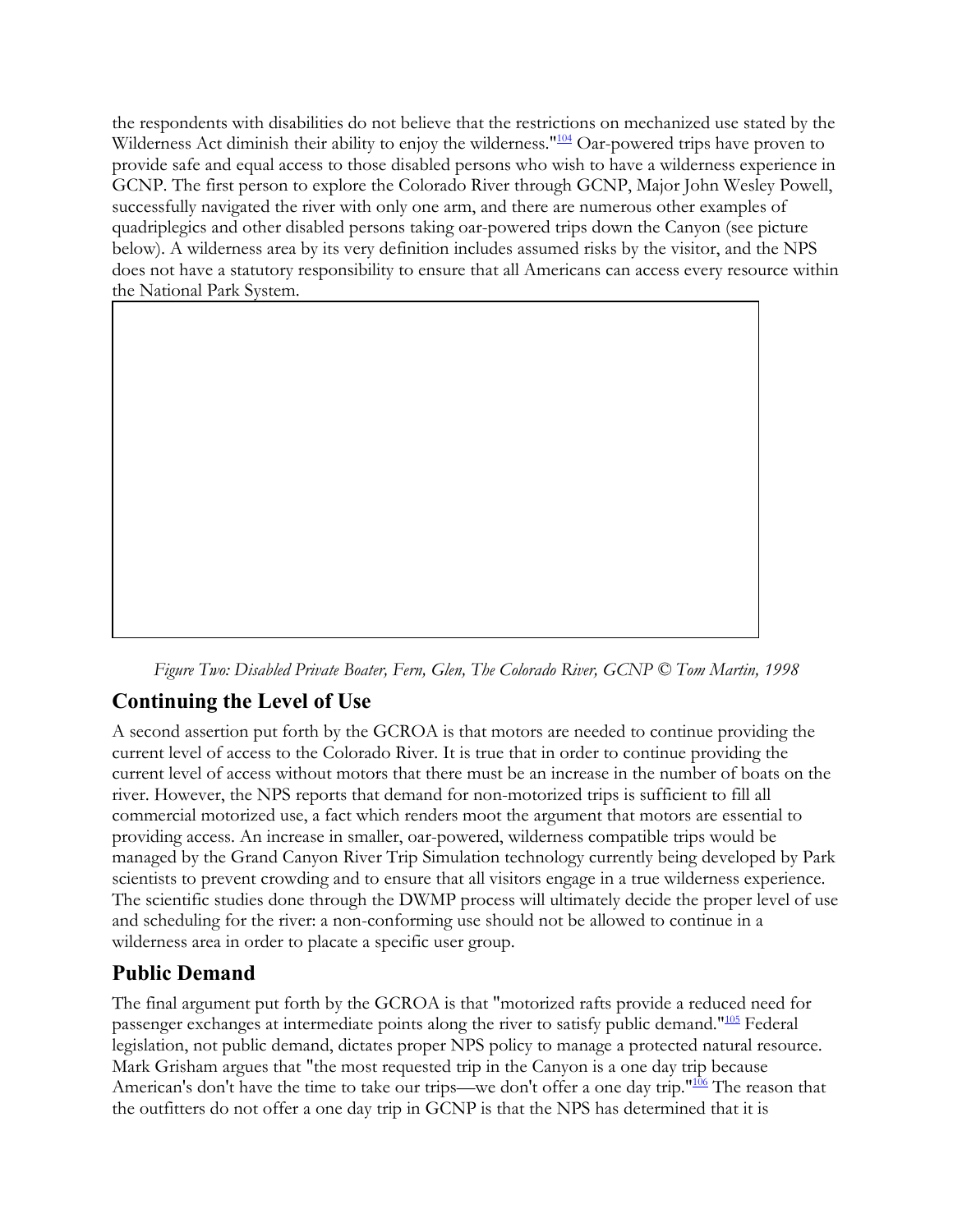inconsistent with the true experience of the Park. Concessionaires exist to provide services for Park visitors that are deemed to be proper for the sustainable use and enjoyment of the resource. The NPS has a responsibility to maintain a delicate balance between use and conservation within the Park system, and often decisions must be made to limit the use of a resource in order to secure its protection. Commercial outfitters are well aware of the power of the NPS to limit access to a public resource: the 1979 *Kleppe* case upheld the right of the Park Service to make such decisions, a ruling that has proved to be very beneficial to the river concessionaires.

A more recent case, *Organized Fishermen v. Watt,* has again strengthened the power of the NPS, but in a way that is very frightening to river concessionaires. This 1984 case was brought by commercial fishermen against the NPS for restricting commercial fishing in Everglades National Park. The Court ruled that the NPS has the power to restrict commercial activities within national parks if the commercial activities can be proven to cause environmental harm or resource degradation.<sup>107</sup> The Court reiterated the power of the Secretary of the Interior to use "broad discretion in determining what actions are best calculated to protect park or public land resources." The Court also examined the role of the Organic Act in relation to concessionaires:

Commercial exploitation of the natural resources is not one of the purposes for which Congress established the Park. The Secretary [of the Interior], as a matter of policy, can implement measures such as those challenged herein, which, in effect, eliminate one predator from the park and enhance the use of the park by recreational users.<sup>108</sup>

While this specific case would not bring judicial preference to a similar case brought in a different circuit, this 1984 ruling is critical to the DWMP. The Court expressly states that Organic Act did not establish national parks for "commercial exploitation", and that the NPS can restrict commercial activities to "enhance the use of the park by recreational users."<sup>109</sup> This ruling is very disconcerting to the river concessionaires in GCNP—a group whose multi-million dollar industry is under scrutiny to determine new wilderness policies, and management answers, to the current problems that plague GCNP.

#### **Passenger Exchanges**

The issue of passenger exchanges opens a new area of the motors debate. Motorized rafts do allow a 14 day Canyon trip to be completed in 7 days; however they also allow a 7 day trip to be combined with a helicopter exchange at Whitmore Wash for a long weekend trip that greatly increases public demand for the river. Motorized rafting does not reduce the need for passenger exchanges on the river. Mark Grisham is the first to admit that the "general public wants short trips", and motorized rafts directly encourage the use of helicopter exchanges to provide four day Canyon trips.<sup>110</sup> Passenger exchanges at Whitmore Wash have evolved from this need to shorten the Canyon experience, and helicopter exchanges are now one of the most pressing issues facing GCNP.

### **Helicopters in the Wilderness?**

The Wilderness Act forbids the "landing of aircraft" in wilderness areas unless, like motorboats, the use of this aircraft had already been established before 1964, and the Secretary of Agriculture deems this use to be desirable.<sup>111</sup> Helicopter exchanges have only been used consistently for commercial purposes in GCNP since 1980, thus making helicopters ineligible for established use status under the Wilderness Act.<sup>112</sup> In 1984 the outfitters made a proposal to the NPS to allow helicopter exchanges on park land at a place called Whitmore Wash. The NPS denied this proposal so the outfitters went to the Hulapai Indian nation to seek permission to land helicopters at the place which is now known as the Whitmore helipad. This land is below the high water line for the Colorado River which delineates the boundary between GCNP and the Hulapai Reservation, but the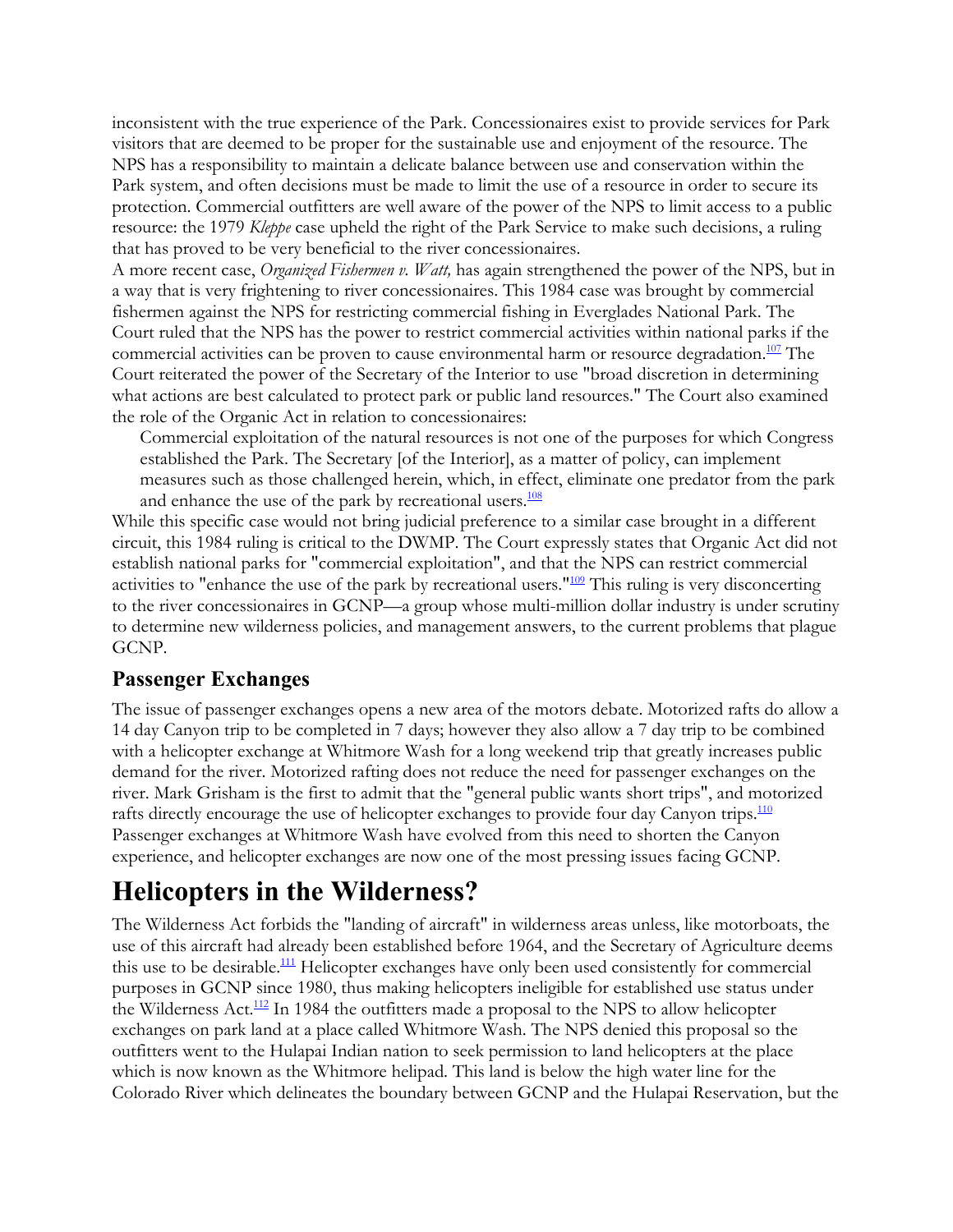NPS allowed these exchanges to commence. In 1984 17.4% of all commercial passengers utilized helicopter exchanges at Whitmore . The advent of motorized rafting and the promotion of helicopter exchanges has led to an exponential increase in helicopter use, with 55.7% of commercial passengers using helicopters in 1996 (see figure three).

This increased use has created a growing income for the Hualapai Indian nation, but has also greatly impacted opportunities for solitude within Grand Canyon. The frequency of helicopter exchanges has grown to the extent that a current passenger on a river trip would see or hear helicopters for an entire day as they passed Whitmore Wash.<sup>113</sup> The NEPA requires that the DWMP include an EA which considers the cumulative effects of development on the Grand Canyon. In recent years the Hualapai nation has significantly increased its development of the Lower Canyon which borders GCNP, and Byron Hayes of the GCPBA sees this development as an important factor in determining the use of helicopters at Whitmore Wash. Hayes believes that the "Lower Canyon will continue to be developed at an alarming rate" as the Hualapai's expand helicopter flights, lunch cruises and river trips from their casino on the Canyon rim.<sup>114</sup> The GCPBA emphatically emphasizes the need "to protect what can be protected" within GCNP, and urges the NPS to consider the cumulative effects of helicopter use on the Canyon experience. Linda Jalbert of the NPS explains that while the "NPS is not obligated to continue commercial exchanges at Whitmore if it is determined that they are not consistent with NPS management policies", the situation is highly complex since the helicopter exchanges have evolved into a "cash cow" for the Hualapai nation. $\frac{115}{2}$ The Whitmore helipad is excluded from Special Flights Control by the Federal Aviation Administration, but the NPS has a statutory duty under NEPA to consider the effects of these flights, and any other development that effects the Canyon, in the DWMP EA. Helicopters, like motors, are non-conforming uses within wilderness, as determined by the Wilderness Act and NPS policies. Inconsistent NPS management decisions, particularly the 1981 CRMP, have allowed helicopter and motor to develop into highly lucrative businesses that enable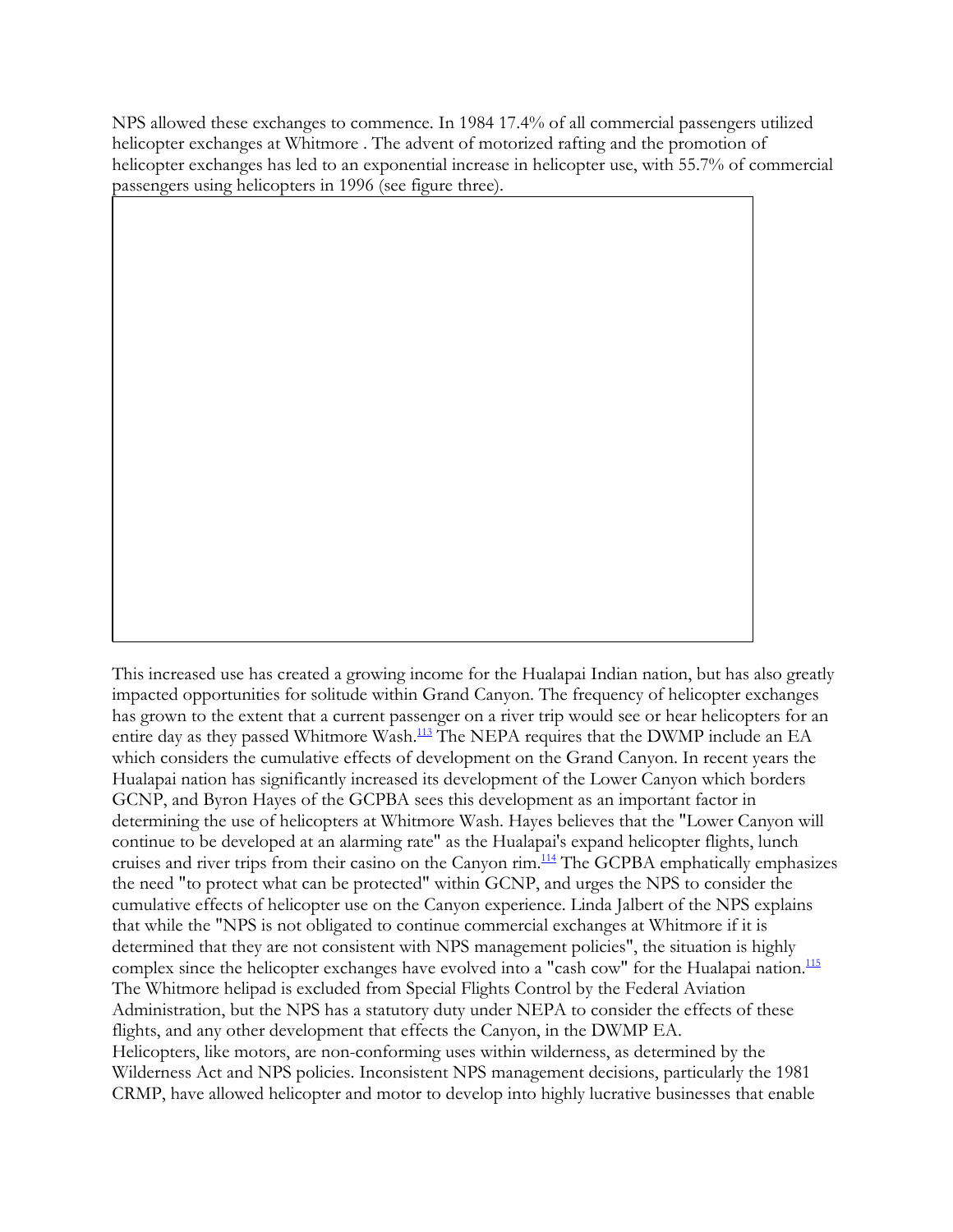outfitters to maximize the number of people who pay to use the river. Tom Martin of the GCPBA is not against the use of exchanges *per se* because "they do enhance opportunities for people to enjoy the river."<sup>116</sup> However, Martin is quick to point out that exchanges do not need to utilize helicopters: "Outfitters hike people into Phantom Ranch (7.5 miles), and hiking could be used at Whitmore where there is a 1.5 mile trail to the buses. The use of helicopters is the problem."<sup>117</sup> Liz Bousard, Grand Canyon specialist for the Wilderness Society, believes that Americans should expect more restrictions within wilderness areas, and that the elimination of helicopters is a "trade-off" that must occur in the final wilderness management plan.<sup>118</sup>

## **Conclusion**

The debate over helicopter exchanges, like the arguments over motors and allocation, returns back to the central issue within the DWMP process: determining what kind of use is appropriate in a federally managed wilderness area. The NPS has a statutory duty under the Organic Act to manage GCNP in a manner that protects the Colorado River for future generations. The NPS also has a statutory duty under the Wilderness Act to manage GCNP in such a manner that honors its wilderness suitability until Congress comes to a decision on full federal wilderness designation. To fulfill these statutory duties, the NPS has exercised its power under the Organic Act to enact internal regulations that govern the management of GCNP. The NPS classifies the Colorado River as an area of "potential wilderness", due to the non-conforming use of mechanical devices by commercial outfitters through motorized rafting and helicopter exchanges. The current DWMP process must confront these non-conforming uses and their impact on the Colorado River. This Chapter pinpoints the major issues of access, concessionaire management, and helicopter exchanges, and examines their impact on the wilderness experience of GCNP. It is important to understand that these issues do not stand alone: the management problems of GCNP are intricately connected by the common bonds of money, motors, and a twenty-year history of mis-management by the NPS. One cannot claim that GCNP is being managed as wilderness until all Americans, private boaters and commercial customers alike, have equal access to the Colorado River—equal access to a wilderness river experience free of motors and other mechanical devices.

### **Footnotes**

- 68. Arnberger, Robert, Superintendent GCNP before the House Committee on Resources, Subcommittee on National Parks and Recreation, 08/24/99.
- 69. *The Protection of Wilderness Suitability and the Use of Motorized Rafts on the Colorado River Within Grand Canyon National Park*. NPS Internal Policy Analysis. October 5, 1998.
- 70. Nash, Roderick.(1982) *Wilderness and the American Mind*. p 337.
- 71. Frank, Randy, 'The River Allocation Problem: A Brief History,' *River Rights Action Newsletter*. p 5.
- 72. Personal interview. 06/23/99.
- 73. *Wilderness Public Rights Fund v Kleppe*, 608 F.2d 1250 (1979)
- 74. *Wilderness Public Rights Fund v Kleppe*, 608 F.2d 1250 (1979)
- 75. *Wilderness Public Rights Fund v Kleppe*, 608 F.2d 1250 (1979)
- 76. Personal Interview. 6/23/99.
- 77. Please see Appendix I: Analysis of Commercial Demand and Pricing. Data based on price quotes and availabilty from five commercial rafting companies. The price for a private boater was based on a quote from Professional River Outfitters, Flagstaff, AZ for providing a Deluxe Equipment Package, including shuttle and food, for a 14 day private oar trip.
- 78. Personal Interview. Mark Grisham. 6/30/99.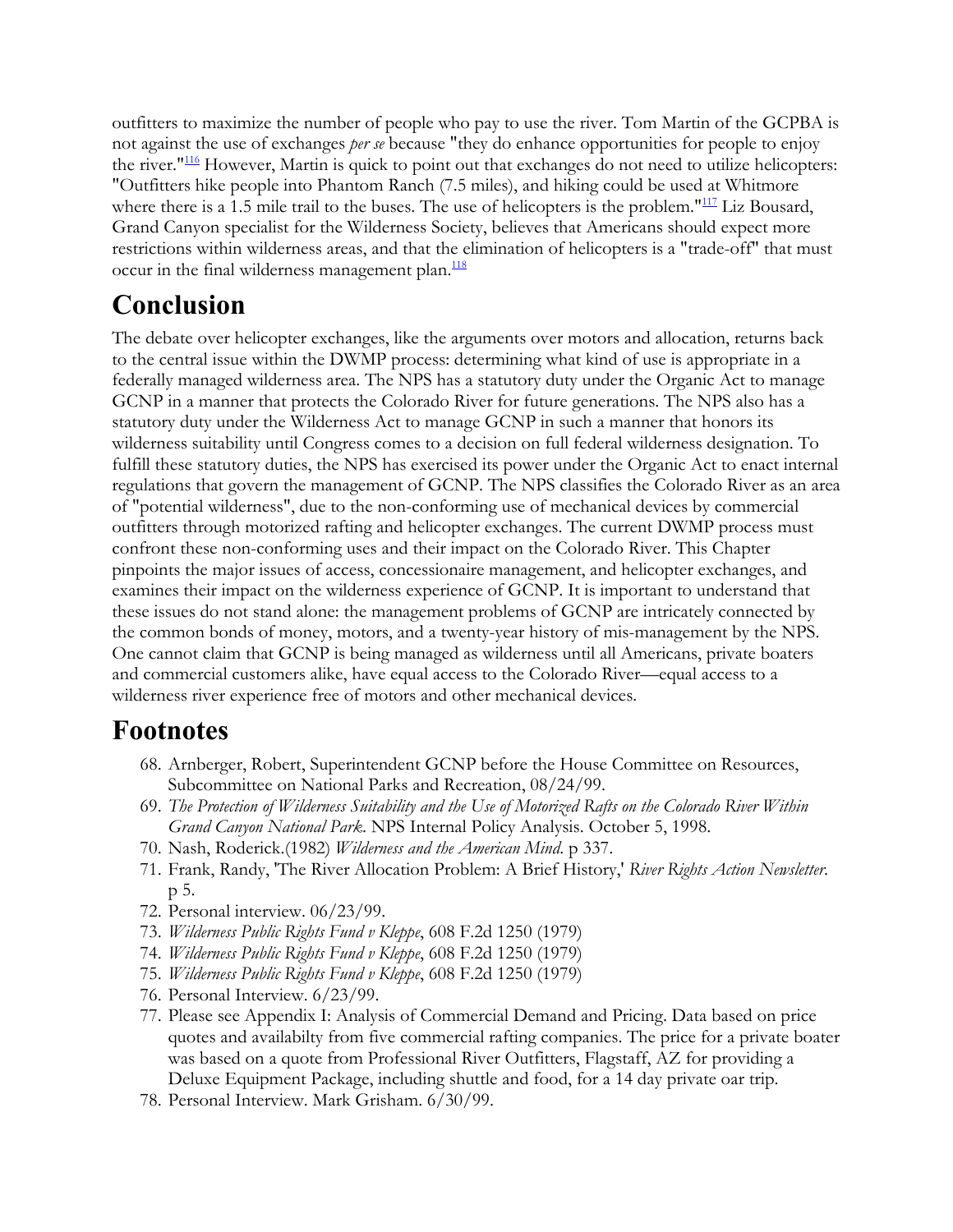- 79. 1997 Income and Poverty Report. The US Census Bureau Website.
- 80. Personal Correspondence with Mark Grisham. 7/23/99. Grisham estimates that \$17 million of this figure comes from motorized trips.
- 81. The 1999 15 Most Endangered Lands Report. The Wilderness Society website.
- 82. Personal Interview. 6/30/99
- 83. Personal Interview. 6/30/99
- 84. The Grand Canyon River Trip Simulation Project is currently underway. (GCRTSim)
- 85. Crumbo, Kim.(1999) 'Reprising the CRMP,' The Boatman's Quarterly Review. 10 (3)p. 12
- 86. Crumbo, Kim. Personal Interview. The Boatman's Quarterly Review. 8 (1) p. 36.
- 87. Crumbo, Kim. 'Reprising the CRMP', The Boatman's Quarterly Review. 10 (3) p 12.
- 88. Crumbo, Kim. 'Reprising the CRMP', The Boatman's Quarterly Review. 10 (3) p 12.
- 89. Personal Interview. 6/21/99.
- 90. 16 USC 1131 (note) S4d
- 91. 16 USC 1131 (note) S2c
- 92. 16 USC 1 et seq.
- 93. 1988 NPS Management Policies, *Wilderness Preservation and Management*. Chapter 6:8.
- 94. 16 USC 1131 (note) S2a
- 95. Personal Interview. 6/22/99.
- 96. Personal Interview, Mark Grisham. 6/22/99.
- 97. 16 USC 1131 (note) S3b
- 98. 16 USC 1131 (note) S4d
- 99. Ed Hudson and Otis "Dock" Marston ran the first powerboat through the Canyon in 1949. 100. Personal Interview. Mark Grisham. 6/22/99.
- 101. Grisham, Mark. (1998) Official GCROA letter to Linda Jalbert, Wilderness Planning Team Leader, GCNP. July 10, 1998.
- 102. *Wilderness Accessibility for People with Disabilities*. A Report to the President and Congress of the United States on Section 507 (a) of the Americans with Disabilities Act. 12/01/92.
- 103. *Wilderness Accessibility for People with Disabilities*. A Report to the President and Congress of the United States on Section 507 (a) of the Americans with Disabilities Act. 12/01/92. p. 45.
- 104. Grisham, Mark. Official GCROA letter to Linda Jalbert, Wilderness Planning Team Leader, GCNP. July 10, 1998.
- 105. Personal Interview. 6/30/99.
- 106. 590 F.Supp. 805
- 107. 590 F.Supp. 805
- 108. 590 F. Supp. 805
- 109. Personal Interview. Mark Grisham. 6/30/99.
- 110. 16 USC 1131 S4d
- 111. Cherry, Susan. Personal Correspondence. 7/29/99.
- 112. Helicopter exchanges occur every five to ten minutes for approximately five hours a day.
- 113. Personal Interview. 6/22/99.
- 114. Personal Interview. 6/21/99.
- 115. Personal Interview. 6/23/99.
- 116. Personal Interview. 6/23/99.
- 117. Personal Interview. 6/22/99.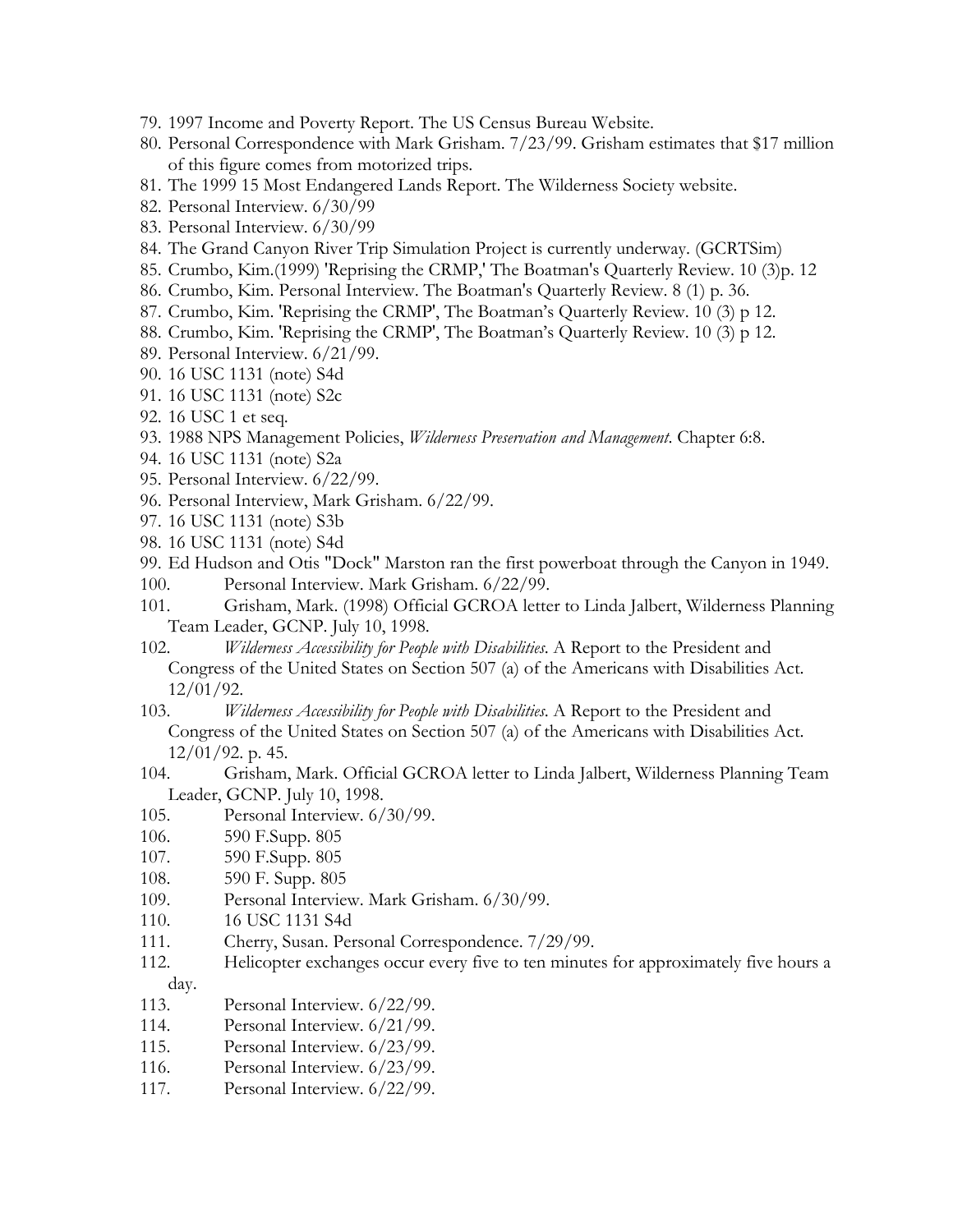# **Chapter Six: Conclusion: Wilderness for the Future**

" Do nothing to mar its grandeur for the ages have been at work upon it and man cannot improve it. Keep it for your children, your children's children, and all who come after you." ~President Theodore Roosevelt

# **Introduction**

For over 40 million years the Colorado River has taken the major role in sculpting the Grand Canyon. In the last century this role has changed. The Colorado River is no longer a free-flowing artist: sandwiched between Glen Canyon Dam and Lake Mead the river is now one of America's most important public resources. Chapter Two analyzes the relevant legislation that governs the management of this resource, and highlights the purposes for which GCNP was created. This legislation also sets a management framework for the park, and provides guidance for the preservation of its resources. Unfortunately, the management of GCNP has not been consistent with its legislation, and Chapter Three traces this management history to provide a background to the current problems that are now effecting the park. The wilderness qualities that attract so many visitors to the Grand Canyon are being eroded by the use of motors, helicopters, and other mechanical devices. Chapter Five analyzes these issues, and draws on personal interviews with the main players in the DWMP revision process. This analysis reveals the importance of wilderness designation for the future preservation of wilderness in GCNP, and makes recommendations to secure this future. This concluding chapter will expand on these policy recommendations, and will place them within the political system that will ultimately decide the future of GCNP.

# **Wilderness and Access**

The DWMP revision process must address the current NPS river access policy which discriminates against private boater, and detracts from the overall wilderness quality of the Grand Canyon. The key legal guideline for establishing a permit system is that it not be an arbitrary system. In other words, the NPS must have a rational basis for determining use levels between private boaters and commercial outfitters. The current 26 year time burden for private boaters is reflective of an arbitrary allocation system that is based on twenty-year old data.

Congress passed the Wilderness Act to preserve areas that provide outstanding opportunities for "a primitive and unconfined type of recreation."<sup>119</sup> The private boater who has mastered the skills of river running exemplifies this spirit of passion and adventure, and deserves to have fair access to the unique wilderness experience of the Colorado River. A fair allocation system would involve a common pool system that allows every member of the public the same opportunity to access the river. Within a common pool system, anyone who wants to float the river must submit his or her name on the waiting list. This system should fluctuate with the time each user group has to wait to access the river, thus being flexible to future changes in river use. In essence, a common pool system is a "first-come, first-served" system. While many details must be included in such a plan to ensure fairness and to ease the economic transition from the current system, a common pool system can work to solve the access problem in GCNP.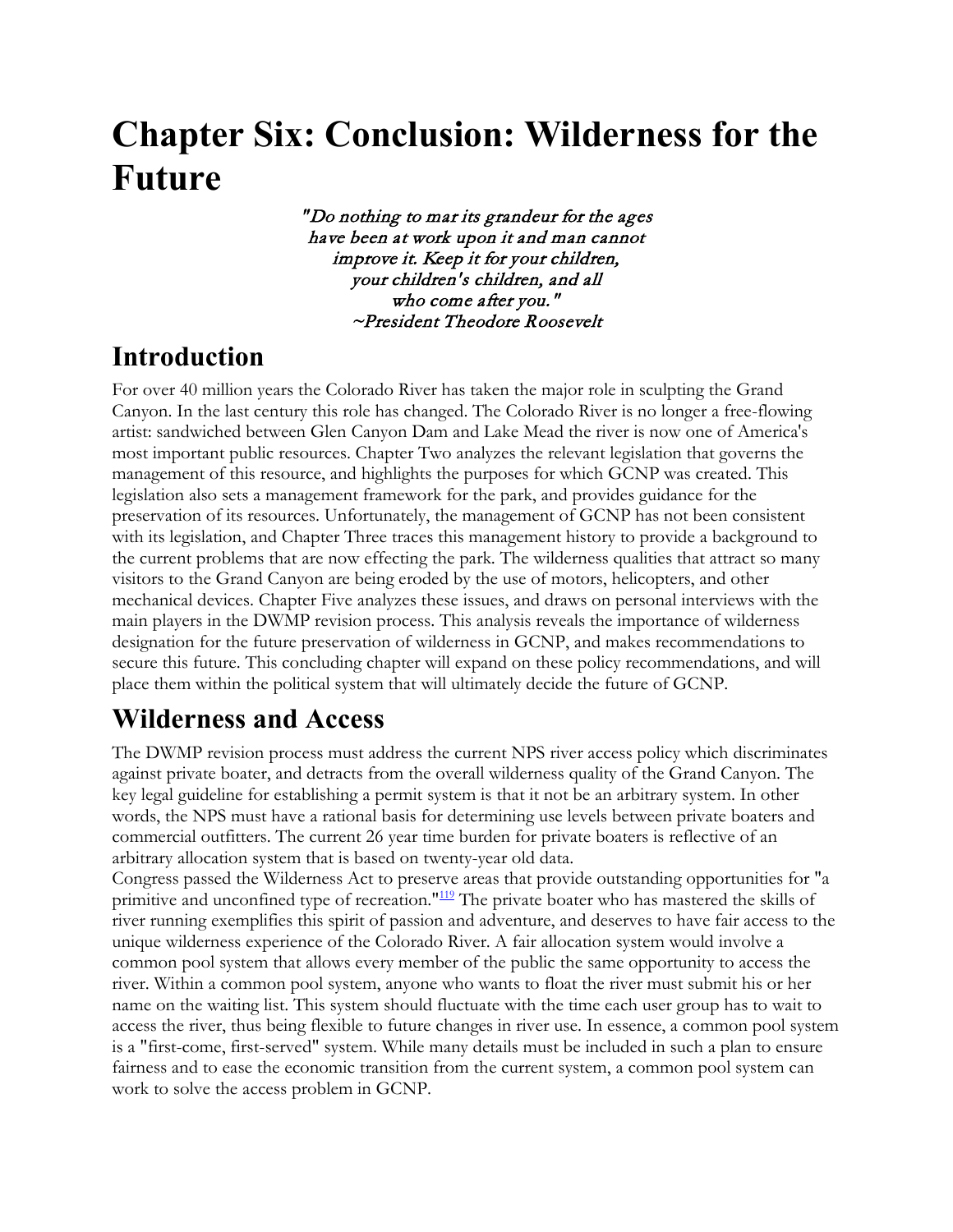# **Wilderness and Concessionaires**

Concessionaires exist within the National Park System to provide services that help Americans enjoy their natural resources. For potential wilderness areas like GCNP, the Wilderness Act states that concessionaires should only provide services that are "necessary" and "proper" to facilitate a wilderness experience.<sup>120</sup> Unfortunately, the commercial river outfitters in GCNP have exceeded their designated roles within the park system. Commercial river companies offer motorized trips that feature gas generators, refrigerated coolers, and other mechanical devices. These trips create an artificial demand for an experience that is not consistent with the legislation governing GCNP. All river visitors to GCNP should have the opportunity to enjoy the wilderness on its own terms, without the distraction of mechanical devices.

Mechanical devices, particularly motorboats, have long been the central issue in determining wilderness suitability for the Colorado River. "The reason Grand Canyon, unquestionably one of the greatest American wildernesses, is not designated Wilderness lies with the resistance from the river running industry, a preoccupied environmental community, and inconsistent and conflicting directives within the Park Service."<sup>121</sup> The DWMP must finally address the motors issue and provide guidance for concessionaires in adhering to wilderness compatible river trips. The 1980 NPS wilderness recommendation to Congress proposed that the Colorado River be defined as "potential wilderness"-as an area that has been authorized by Congress but not yet established due to the temporary incompatible use of motorboats. Kim Crumbo of the DWMP Planning Team believes that potential wilderness "provides wilderness criteria for managing river use, avoids diluting standards for designated wilderness, and provides respite from the politically volatile issue of motors versus wilderness designation."122 Politically, this mindset is important since it opens avenues of negotiation and flexibility with the commercial river industry. However, the NPS must be totally committed to bringing GCNP policy into line with federal legislation and internal policies. Until Congress decides otherwise, GCNP should be managed as a wilderness area under the Wilderness Act. This means the NPS must confront the non-conforming use of motors on the river, and work to regain the wilderness experience of the Colorado River.

# **Wilderness and Helicopters**

Like motors, helicopter use originated as a result of conflicting management policies within GCNP. Since helicopters were not used for passenger exchanges in GCNP before 1964, the Wilderness Act expressly forbids their use in wilderness areas like Grand Canyon. Helicopters are politically contentious due to the involvement of the Hulapai Indian nation and the amount of income generated by their use. While it is true that neither the FAA nor the NPS can control what happens in the airspace over Hulapai land, the NPS has the sole power to determine what happens on the Colorado River in GCNP. Thus, the DWMP can, and must, address the suitability of helicopters landing constantly within a few hundred yards off the river at Whitmore Wash. With a short trail leading to the buses at Whitmore Wash, there is absolutely no justification for the continued use of helicopters.

# **Wilderness and Politics**

Chapter Three outlines the effect of politics on the management of the Grand Canyon. As the DWMP process progresses, politics are again becoming a critical part of the wilderness debate. Mark Grisham of the GCROA points to the relationship between outfitters and their elected officials as a key determinant for wilderness designation. Grisham believes that wilderness management for the Grand Canyon will ultimately be decided by Senators Jon Kyl (R-AZ), John McCain (R-AZ), Bob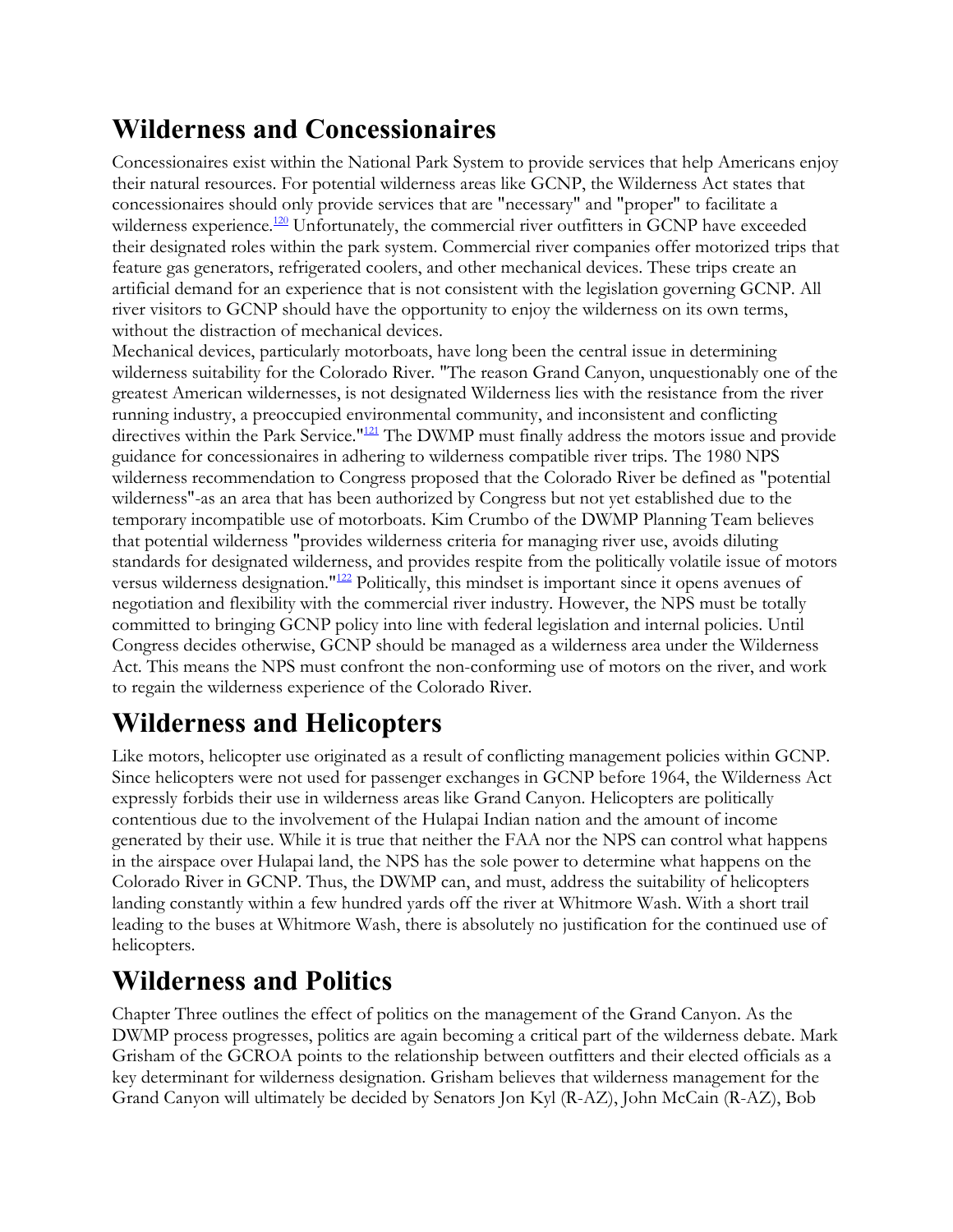Bennet (R-UT), and Orrin Hatch (R-UT): "The idea that these Senators are anti-wilderness because someone gave them money is ridiculous-they actually believe that."<sup>123</sup> The GCROA is confident that these four Republican Senators can repeat the history of the 1981 CRMP and dominate the management policies for GCNP. While the Arizona and Utah Congressional delegations should play an active role in any legislative action taken on behalf of GCNP, the current NPS DWMP process should be free of congressional meddling. The Wilderness Act provides a congressional mandate to manage GCNP as a potential wilderness area, and the NPS must uphold this duty. The main issues of access, motors, and helicopter exchanges are very political in nature due to the income generated by the multi-million dollar rafting industry. Commercial outfitters increase this income by using motors and helicopters to fully utilize their 75% share of river use. The river industry has been allowed to grow beyond its intended means, and the debate surrounding the DWMP emphasizes the need to address the role of concessionaires in the Grand Canyon. The commercial outfitters, through the GCROA, are lobbying hard to prevent the DWMP from addressing the central issues precluding the Grand Canyon from becoming a fully designated wilderness area. The GCROA claims to be committed to "a peaceful resolution" of the wilderness debate.<sup>124</sup> In reality, the current situation is static, with little room for compromise offered by either side. Mark Grisham believes that "a point will come when there will be a new willingness to negotiate...but I don't see this point in the immediate future."125 It is important to remember that there should be no "negotiation" when it comes to managing GCNP in accordance with federal law and NPS policies. The 1980 NPS wilderness recommendation has yet to be acted upon by Congress. Thus, GCNP should be managed according to the Wilderness Act until Congress takes any further action on the management of the park.

# **CONCLUSION**

#### **WILDERNESS FOR THE FUTURE**

The Grand Canyon is rapidly becoming one of the most publicized environmental issues in the United States. Politics have long played a key role in the management of the Grand Canyon, but the American public is now demanding a voice in the DWMP process. Public interest groups like American Whitewater, the GCPBA, and the Wilderness Society are taking active roles in ensuring that American public is able to enjoy the wilderness of Grand Canyon. Rafting the Colorado River through the Grand Canyon is one of America's greatest wilderness adventures. An oar-rig allows Americans the opportunity to access the wilderness of the canyon with minimal environmental impact, while continuing to provide adequate access, jobs, and profits for commercial river outfitters.

The DWMP process has begun in GCNP. This process will not be easy, nor will it be pleasant; however, it provides a critical opportunity for Americans to preserve the wilderness in Grand Canyon. The main participants in the DWMP revision process are embarking on a potentially historic journey. Like the first Canyon explorer Major John Wesley Powell, the DWMP participants must commit to their course of action. Powell's first journal entry reminds us of the simple beauty that is found in wilderness, and the importance of inner strength in facing one's fears:

"We are now ready to start on our way down the Great Unknown. Our boats, tied to a common stake, chafe each other as they are tossed by the fretful river...We have an uknown distance yet to run, an uknown river to explore. What falls there are, we know not; what rocks beset the channel, we know not; what walls rise over the river, we know not."<sup>126</sup>

Like Powell, we must embrace the unknown and accept our responsibilities for the future. Americans need the wilderness of the Grand Canyon as badly as the Canyon needs to be saved from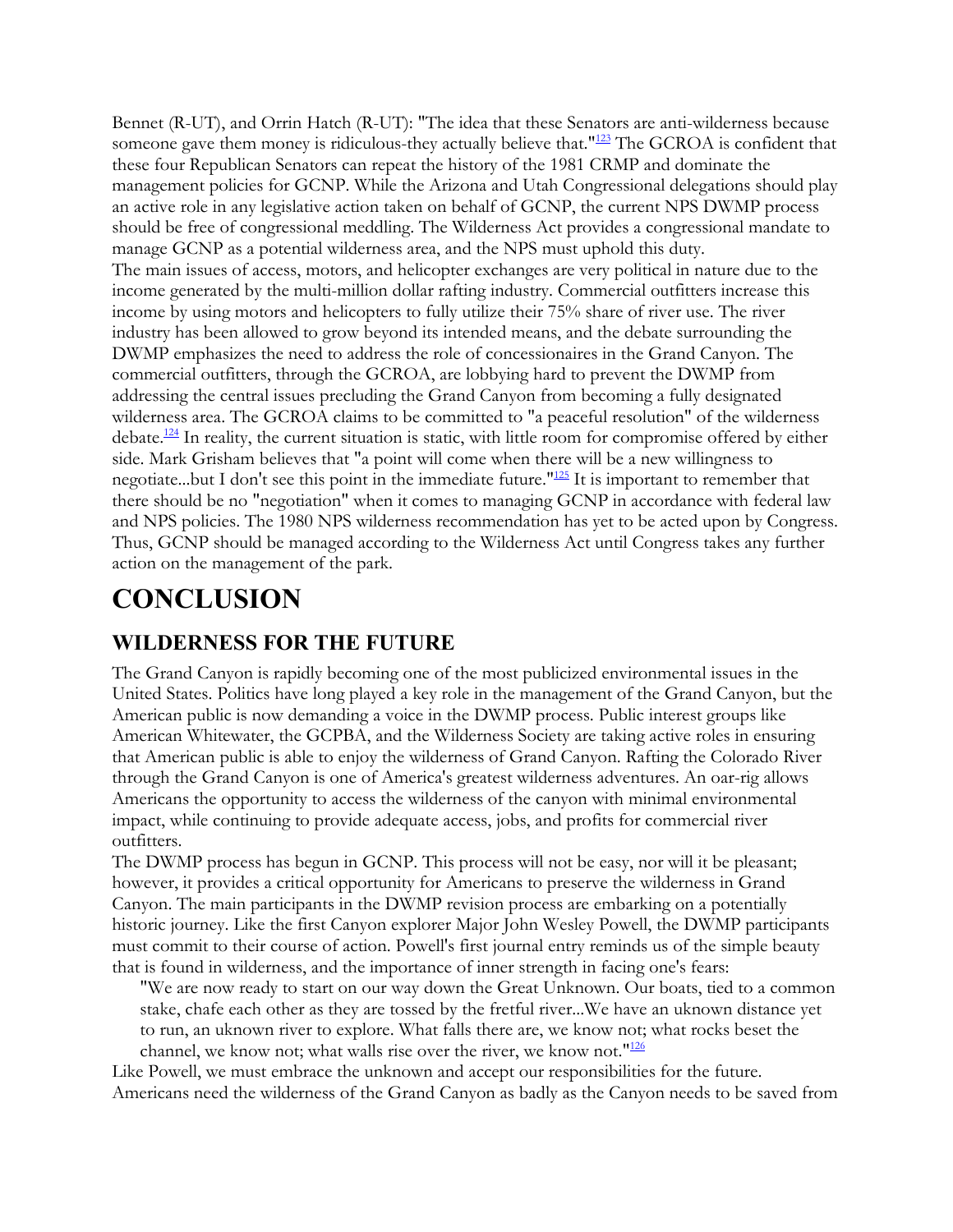future degradation. In a world of increasing mechanization and development, the solitude and natural beauty of the Grand Canyon cannot be surrendered. A fair DWMP process is necessary, but not sufficient, to ensure the future of the Grand Canyon-only through full federal wilderness designation can we ensure that future generations will feel the tonic of wildness that is the Colorado River through Grand Canyon National Park.

# **Footnotes**

- 118. USC 1131 (note) S2c
- 119. USC 1131 (note) S4d
- 120. Crumbo, Kim. 'Reprising the CRMP,' *The Boatmans Quarterly Review*. GCRG 10(3).p. 12

121. Crumbo, Kim. 'Reprising the CRMP,' *The Boatmans Quarterly Review* GCRG 10(3 ) p.

- 13
- 122. Personal Interview. 6/30/99.
- 123. Personal Interview. 6/30/99.
- 124. Personal Interview. 6/30/99.
- 125. From *Exploration of the Colorado River and Its Tributaries* (Washington: U.S. Government, 1875).

# **Appendix I**

# **Glossary of Frequently Used Terms**

BQR-Boatman's Quarterly Review, the quarterly publication of the Grand Canyon River Guides (GCRG)

Commercial-For hire / profit river trip

CONCESSIONAIRES-any licensed company who provides services for a national park

CRMP-Colorado River Management Plan

DOI-Department of the Interior

DWMP-Draft Wilderness Management Plan, the current CRMP revision has been combined with the current DWMP process

GCNP-Grand Canyon National Park

GCPBA-Grand Canyon Private Boaters Association

GCROA-Grand Canyon River Outfitters Association

GCRG-Grand Canyon River Guides

NPS-The National Park Service

Private-a non-commercial, not for hire river trip / or trip participant

*WL-The Waiting List,* the quarterly publication of the Grand Canyon Private Boater's Association (GCPBA)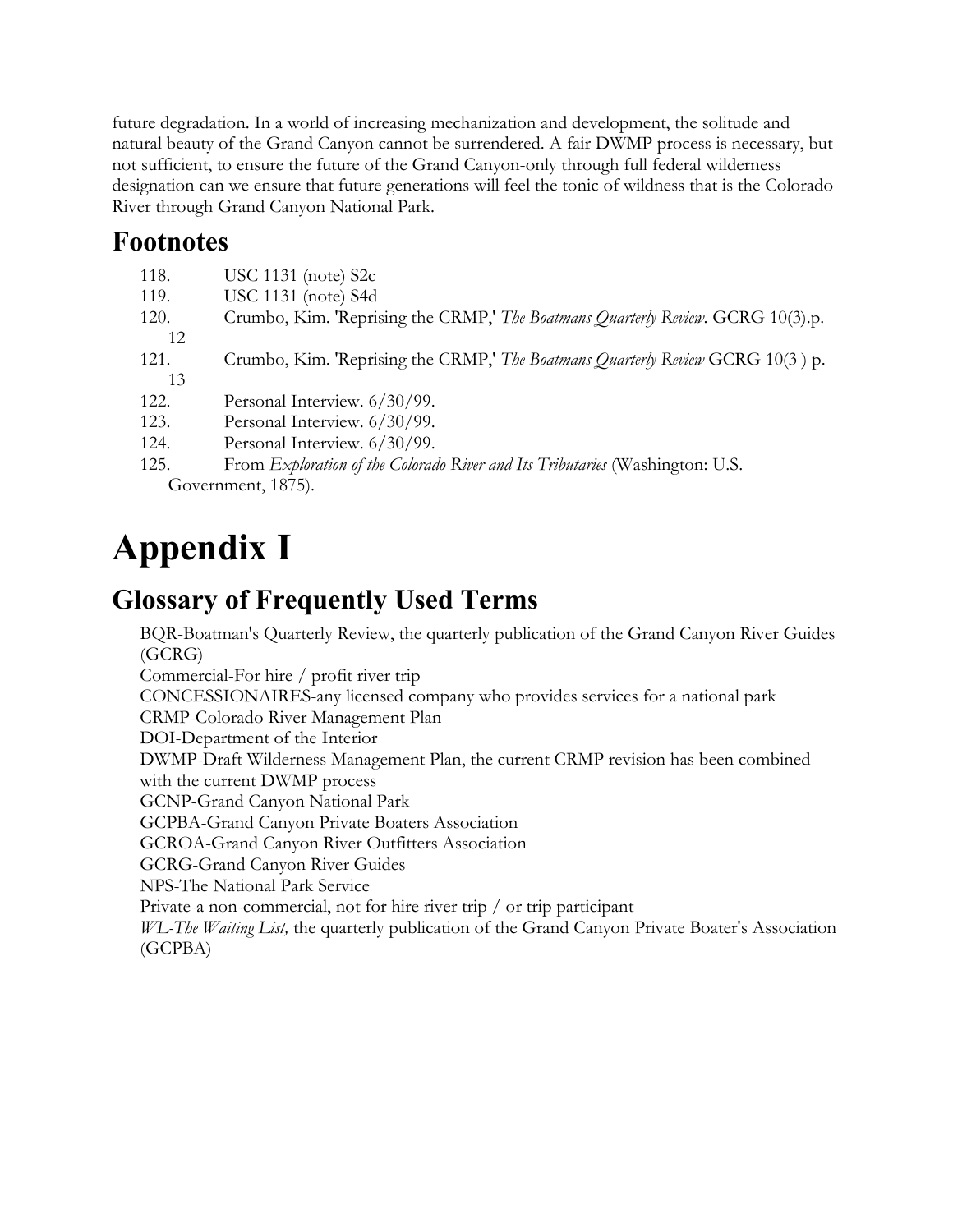# **Appendix II**

# **Analysis of Commercial Pricing and Public Demand**

On July 22, 1999 a call was placed to five Grand Canyon concessionaires requesting trip availability for the remaining summer and the summer of 2000. The data listed below gives a good indication of commercial pricing and trip availability.

|                                   | <b>Inclusive Price</b> | Price per Day  | Availability                         |
|-----------------------------------|------------------------|----------------|--------------------------------------|
| Arizona River                     | \$1658 for 8 day       | \$207.25       | Only for 2000; one oar, multiple     |
| <b>Runners</b>                    | motor trip             |                | motor trips                          |
| <b>Western River</b>              | $$1745$ for 6 day      | \$290.83       | Only for 2000; one oar at \$2180 for |
| <b>Expeditions</b>                | motor trip             |                | 12 days; multiple motor trips        |
| <b>Hatch River</b>                | $$1500$ for 6 day      | \$250.00       | Two trips available September of     |
| <b>Expeditions</b>                | motor trip             |                | 1999; multiple trips for 2000        |
| Wilderness River \$1902 for 8 day |                        | \$237.75       | Multiple trips available in late     |
| <b>Adventures</b>                 | motor trip             |                | August and September of 1999.        |
| Canyoneers                        | $$1525.00$ for 7 day   | \$217.85       | Only for 2000; 50% sold for motor    |
|                                   | motor trip             |                | trips for the next year.             |
|                                   |                        | <b>AVERAGE</b> |                                      |
|                                   |                        | \$240.75       |                                      |

It is important to note that two out of the five companies had immediate openings for the summer of 1999. Also, for the companies who reported very high demand for the summer of 2000, oar trips had booked faster than did motor trips.

This data only represents the pricing and demand for five out of sixteen licensed concessionaires.

# **Appendix III**

**Group Sizes on Commercial River Trips in Grand Canyon National Park**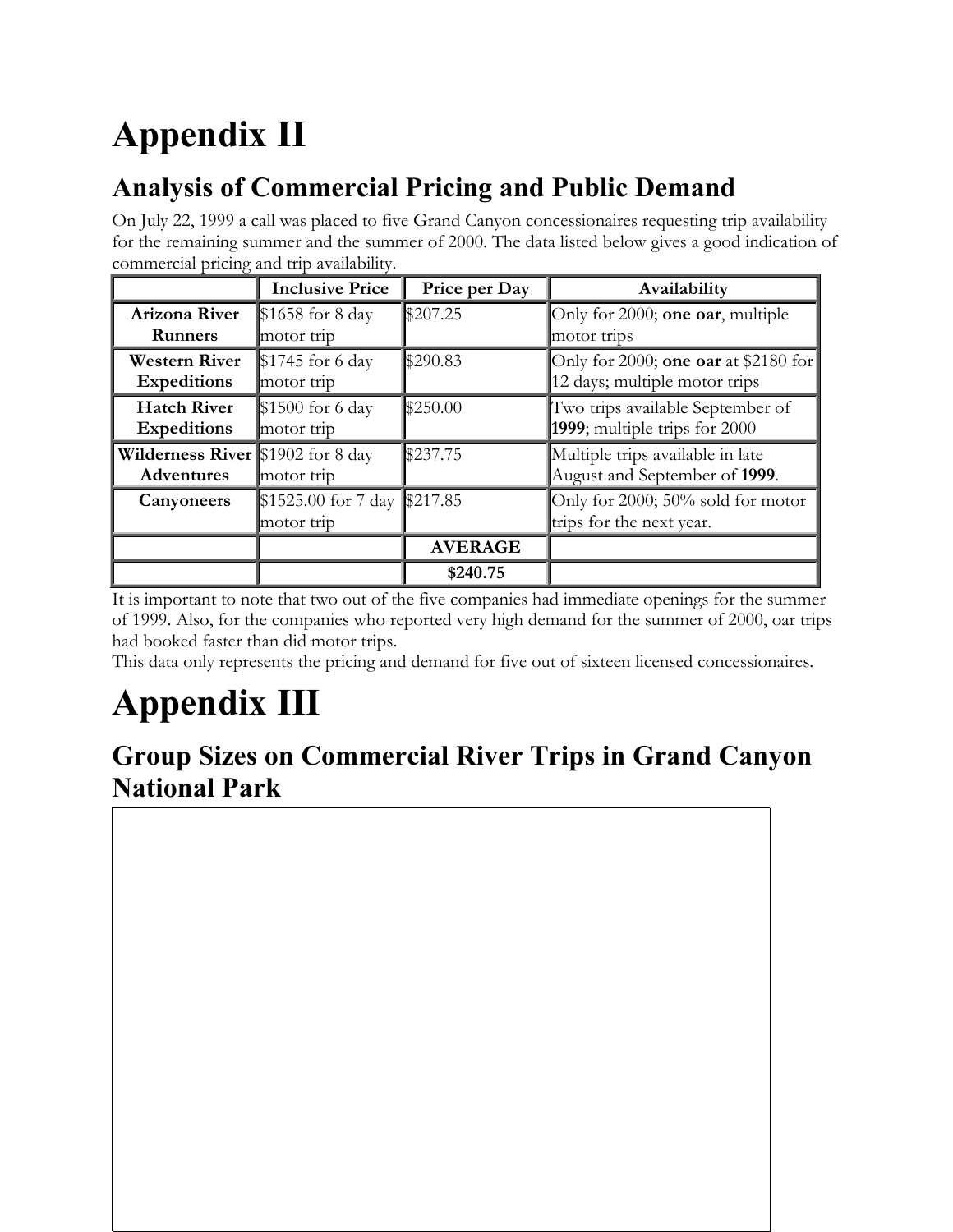This chart depicts the average commercial motor group size from 1981 to 1996. In 1981 there were an average of 28.4 passengers/trip as compared to 32.2 in 1996.

This data is based on running one or two motor boats together.

The National Park Service recommends a 16 person group size to preserve the wilderness experience of the Grand Canyon.

Source: Susan Cherry, Graduate Research Student in Computer Modeling

# **Bibliography and References**

## **Books, Websites, and Reports**

Abbey, Edward.(1968) *Desert Solitaire: A Season in the Wilderness.* New York, Touchstone, 1968. Abbey, Edward. (982) *Down the River.* New York, Touchstone.

Bradford, William. (1952) *Of Plymouth Plantation*, *1620-1647*, Samuel Eliot, ed., New York, Morison Publishers.

Crumbo, Kim. (1994). *A River Runner's Guide to the History of the Grand Canyon.* Boulder, Johnson. Finch, Robert, and John Elder,eds. (1990) *The Norton Book of Nature Writing.* New York, W.W. Norton.

Grand Canyon National Park.Home Page: (GCNP1999), [www.thecanyon.com/nps/](http://www.thecanyon.com/nps/)

Lee, Katie. (1998). *All My Rivers Are Gone.* Boulder, Johson Printing.

Mantell, M. A., and P. C. Metzgar. (1990). *Managing the National Park System: A Handbook of Legal Duties, Opportunities, and Tools.*, Washington, D. C., The Conservation Foundation.

Muir, John. (1997) *Nature Writing.* New York, Penguin.

Nash, Roderick. (1982) *Wilderness and the American Mind*., Binghamton, Yale University Press. Stegner, Wallace. (1969) *The Sound of Moving Water.* New York, Doubleday.

Stevens, Larry. (1983). *The Colorado River in Grand Canyon.* Flagstaff, Red Lake Books.

*The 1971 Grand Canyon Complex Wilderness Study*,(1971) Wilderness Use and Management Policy. The National Park Service, Washington D.C.

*The 1972 Wilderness Recommendation for Grand Canyon National Park.*(1972)*. Additions to the National Wilderness System*, Communication from the President to Congress, Part 5, House Document 92-357, 9/21/72., Grand Canyon Complex.

*The 1978 NPS Management Policies*, Chapter 7:Wilderness Preservation and Management, The National Park Service, Washington, D.C.

*The1988 National Park Service Management Policies.* The National Park Service, Washington, D.C. The *1997 GCNP Resource Management Plan, Grand Canyon National Park.*.(1997) The National Park Service,Washington, D.C.

*The 1997 Income and Poverty Report for the United States of America.*. The U.S. Census Bureau.website, <http://www.census.gov/ftp/pub/>

*The 1998 Draft Wilderness Management Plan,*, Grand Canyon National Park (1998) The National Park Service, Washington, D.C.

*The 1999 15 Most Endangered Lands Report:* The Wilderness Society.homepage: [www.wilderness.net](http://www.wilderness.net/) Thoreau, Henry David. (1960) *Walden and Civil Disobedience,*Sherman Paul, ed., Boston, Houghton Mifflin Press.

*Wilderness Accessibility for People with Disabilities.* A Report to the President and Congress of the United States on Section 507 (a) of the Americans with Disabilities Act. Wilderness Inquiry, Inc.12/01/92. Powell, John Wesley (1875).*Exploration of the Colorado River and Its Tributaries* The United States Government, Washington, D.C.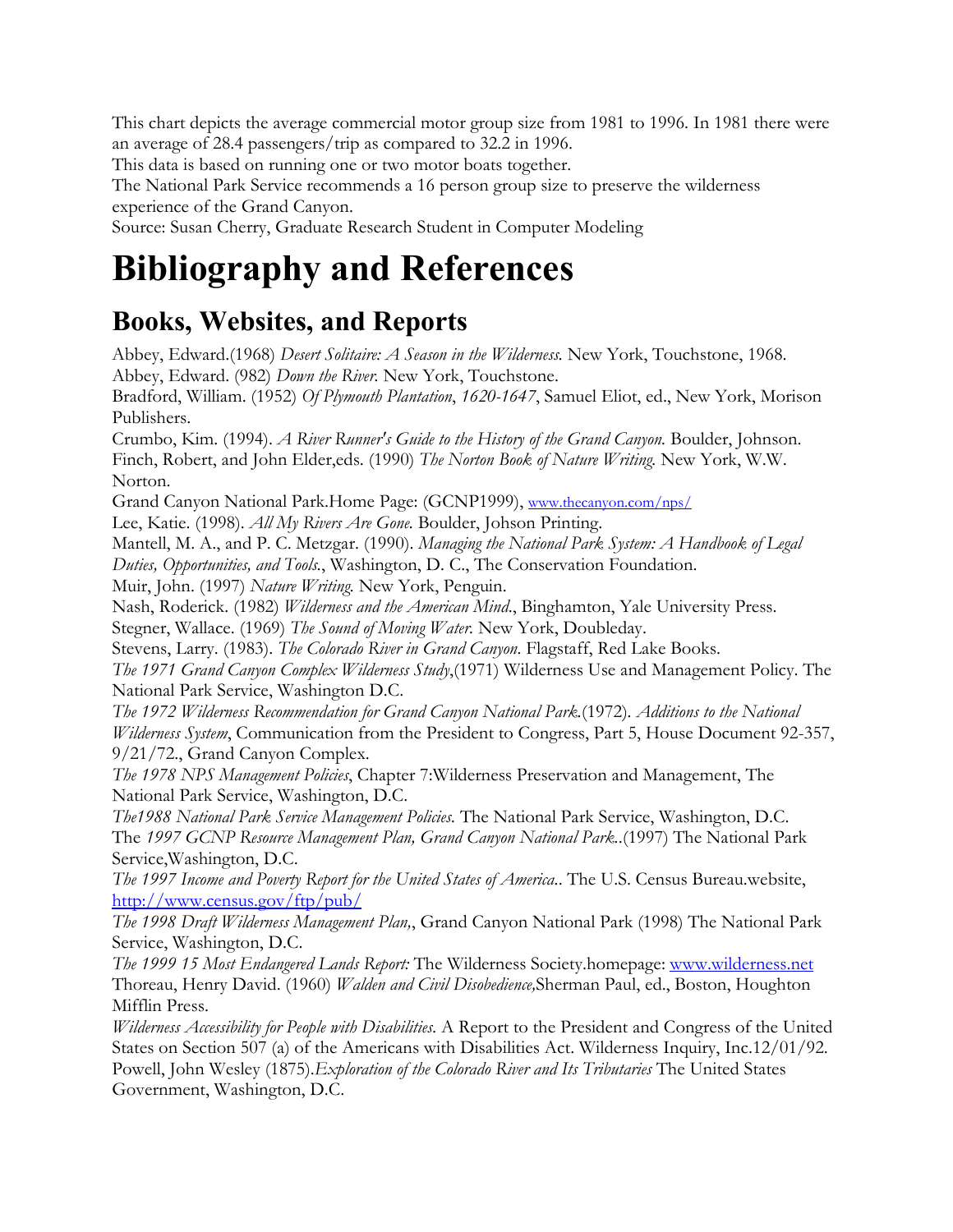# **Journals, Periodicals, and Personal Correspondence**

Arnberger, Robert. Superintendent, Grand Canyon National Park.(1999) *Testimony before the House Committee on Resources, Subcommittee on National Parks and Recreation*, The United States Congress. 08/24/99.

Allen, Mary. (1999) 'Whose Experience is it, Anyway?', *Boatman's Quarterly Review,* 12(2), Grand Canyon River Guides. Spring, 1999.

Briggs, Don. *River Runners of the Grand Canyon: The Human Story of the Colorado River.* VHF.

Burke, Fred, Nancy Burke, Pam Manning, Allison Schmidt, and Judy Welch. Northern Arizona University Special Collections, *Manuscript #30*, Western Union Mailgram confirmation,11/04/80; Cherry, Susan. (1999) Personal Correspondence to Bryant McCulley, electronic mail. 7/28/99. Crumbo, Kim.(1994) 'Personal Interview',. *The Boatman's Quarterly Review*.8 (1), Grand Canyon River Guides, Winter 1994.

Crumbo, Kim.(1997) 'Reprising the Colorado River Management Plan', *The Boatman's Quarterly Review*. 10 (3) Grand Canyon River Guides,Summer, 1997.

*The Congressional Quarterly*, 12/27/80. The United States Congress, Washington, D.C.

Eliot, Rob (1998) President, Arizona Raft Adventures. *Personal Correspondence to Robert Stanton, Director, National Park Service*. September, 7, 1998.

*Final Environmental Statement (FES), Grand Canyon National Park*. (1973) United States Department of the Interior., Washington, D.C.

Frank, Randy,(1997) 'The River Allocation Problem: A Brief History,' *River Rights Action Newsletter.*  Summer, 1997.

Galbreath, Sharon., Grand Canyon Sierra Club (1998). *Personal Correspondence to Robert Arnberger, Superintendent, Grand Canyon National Park*. August 10, 1998.

Grisham, Mark.(1998) *Official Grand Canyon River Outfitters Association Comments on DWMP*,

correspondence to Linda Jalbert, Wilderness Planning Team Leader, GCNP. July 10, 1998.

Grisham, Mark. (1999) *Personal Electronic Mail to Grand Canyon ListServe*. June 24, 1999.

Hayes, Byron.(1999) 'Motorized Rafting: An Illegitimate Industry?', *The Waiting List,* 3(2), The Grand Canyon Private Boaters Association. May, 1999

Martin, Richard.(1999) 'Increase the Non-commercial Allocation?', *The Waiting List,*3(1), The Grand Canyon Private Boaters Association. February, 1999.

Martin, Tom.(1998) *Official Grand Canyon Private Boaters Comments on 1998 DWMP.* Correspondence to Kim Crumbo, Wilderness Coordinator for Grand Canyon National Park. September, 3, 1998. Northern Arizona University, Special Collections *Manuscript #30*, 01/13/81, C3823-ARIZ.

Reed, Nathaniel P (1981) 'Why Watt Must Go,' *Not Man Apart,* (11).

*Perspectives on the Colorado River Management Plan.* (1998) Grand Canyon River Guides. *Soundings: The Newsletter of the Colorado River Management Planning Process.* The National Park Service, Grand Canyon National Park.

The Senate Committee on Energy and Natural Resources, *Publication #97-1*, The United States Congress, Washington, D.C. 1/7/81.

*The Protection of Wilderness Suitability and the Use of Motorized Rafts on the Colorado River Within Grand Canyon National Park*.(1988) Internal Issue and Policy Analysis, Grand Canyon National Park, Flagstaff, Arizona. October 5, 1998.

# **Personal Interviews**

Bousard, Liz. The Wilderness Society, Grand Canyon Specialist. 6/22/99. Crumbo, Kim. Wilderness Coordinator for Grand Canyon National Park. 6/21/99.